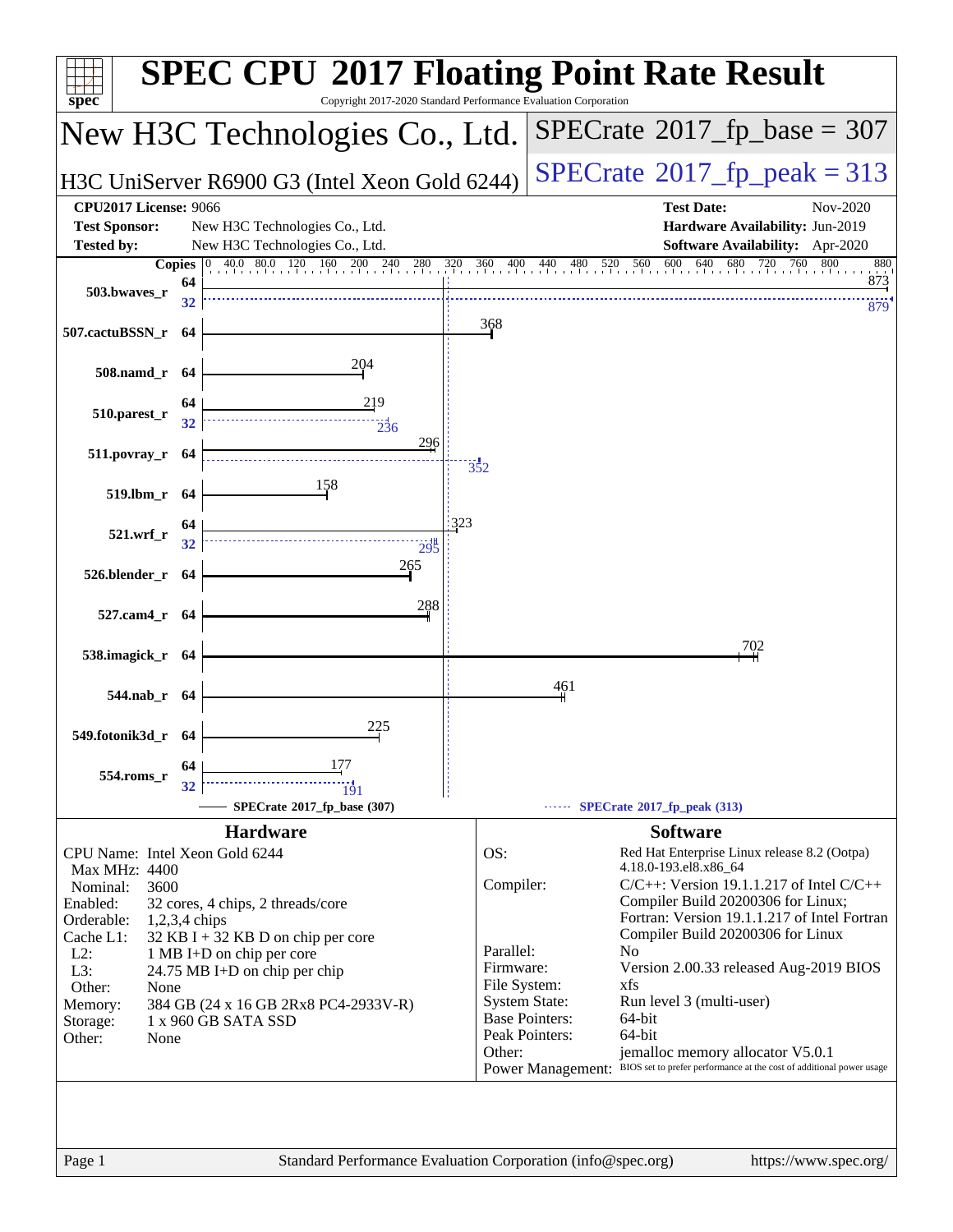| Spec                                                                                                                                                                                               |                                                                                                                     |                                |       | <b>SPEC CPU®2017 Floating Point Rate Result</b>                                                          |              |                      |              |               |                |              |                   |              |                                        |              |
|----------------------------------------------------------------------------------------------------------------------------------------------------------------------------------------------------|---------------------------------------------------------------------------------------------------------------------|--------------------------------|-------|----------------------------------------------------------------------------------------------------------|--------------|----------------------|--------------|---------------|----------------|--------------|-------------------|--------------|----------------------------------------|--------------|
| Copyright 2017-2020 Standard Performance Evaluation Corporation<br>$SPECTate$ <sup>®</sup> 2017_fp_base = 307<br>New H3C Technologies Co., Ltd.                                                    |                                                                                                                     |                                |       |                                                                                                          |              |                      |              |               |                |              |                   |              |                                        |              |
| $SPECTate@2017_fp\_peak = 313$<br>H3C UniServer R6900 G3 (Intel Xeon Gold 6244)                                                                                                                    |                                                                                                                     |                                |       |                                                                                                          |              |                      |              |               |                |              |                   |              |                                        |              |
| <b>CPU2017 License: 9066</b>                                                                                                                                                                       |                                                                                                                     |                                |       |                                                                                                          |              |                      |              |               |                |              | <b>Test Date:</b> |              | Nov-2020                               |              |
| <b>Test Sponsor:</b>                                                                                                                                                                               |                                                                                                                     | New H3C Technologies Co., Ltd. |       |                                                                                                          |              |                      |              |               |                |              |                   |              | Hardware Availability: Jun-2019        |              |
| <b>Tested by:</b>                                                                                                                                                                                  |                                                                                                                     | New H3C Technologies Co., Ltd. |       |                                                                                                          |              |                      |              |               |                |              |                   |              | <b>Software Availability:</b> Apr-2020 |              |
|                                                                                                                                                                                                    |                                                                                                                     |                                |       |                                                                                                          |              | <b>Results Table</b> |              |               |                |              |                   |              |                                        |              |
|                                                                                                                                                                                                    |                                                                                                                     |                                |       | <b>Base</b>                                                                                              |              |                      |              |               |                |              | <b>Peak</b>       |              |                                        |              |
| <b>Benchmark</b>                                                                                                                                                                                   | <b>Copies</b>                                                                                                       | <b>Seconds</b>                 | Ratio | <b>Seconds</b>                                                                                           | <b>Ratio</b> | <b>Seconds</b>       | <b>Ratio</b> | <b>Copies</b> | <b>Seconds</b> | <b>Ratio</b> | <b>Seconds</b>    | <b>Ratio</b> | <b>Seconds</b>                         | <b>Ratio</b> |
| 503.bwaves_r                                                                                                                                                                                       | 64                                                                                                                  | 736                            | 873   | 736                                                                                                      | 872          | 735                  | 873          | 32            | 365            | 879          | 365               | 879          | <u>365</u>                             | 879          |
| 507.cactuBSSN_r                                                                                                                                                                                    | 64                                                                                                                  | 221                            | 367   | 219                                                                                                      | 369          | 220                  | 368          | 64            | 221            | 367          | 219               | 369          | 220                                    | 368          |
| 508.namd r                                                                                                                                                                                         | 64                                                                                                                  | 299                            | 203   | 297                                                                                                      | 205          | 298                  | 204          | 64            | 299            | 203          | 297               | 205          | 298                                    | 204          |
| 510.parest_r                                                                                                                                                                                       | 64                                                                                                                  | 766                            | 219   | 766                                                                                                      | 219          | 765                  | 219          | 32            | 354            | 236          | 355               | 236          | 355                                    | 236          |
| 511.povray_r                                                                                                                                                                                       | 64                                                                                                                  | 513                            | 291   | 505                                                                                                      | 296          | 505                  | 296          | 64            | 425            | 351          | 424               | 352          | 422                                    | 354          |
| 519.1bm r                                                                                                                                                                                          | 64                                                                                                                  | 427                            | 158   | 426                                                                                                      | 158          | 426                  | 158          | 64            | 427            | 158          | 426               | 158          | 426                                    | 158          |
| $521$ .wrf r                                                                                                                                                                                       | 64                                                                                                                  | 442                            | 325   | 444                                                                                                      | 323          | 444                  | 323          | 32            | 243            | 295          | 246               | 292          | 240                                    | 298          |
| 526.blender r                                                                                                                                                                                      | 64                                                                                                                  | 370                            | 263   | 368                                                                                                      | 265          | 367                  | 266          | 64            | 370            | 263          | 368               | 265          | 367                                    | 266          |
| 527.cam4_r                                                                                                                                                                                         | 64                                                                                                                  | 390                            | 287   | 388                                                                                                      | 288          | 388                  | 289          | 64            | 390            | 287          | 388               | 288          | 388                                    | 289          |
| 538.imagick_r                                                                                                                                                                                      | 64                                                                                                                  | 233                            | 683   | 225                                                                                                      | 708          | 227                  | 702          | 64            | 233            | 683          | 225               | 708          | 227                                    | 702          |
| 544.nab_r                                                                                                                                                                                          | 64                                                                                                                  | 236                            | 457   | 233                                                                                                      | 461          | 233                  | 461          | 64            | 236            | 457          | 233               | 461          | 233                                    | 461          |
| 549.fotonik3d_r                                                                                                                                                                                    | 64                                                                                                                  | 1111                           | 224   | 1110                                                                                                     | 225          | 1109                 | 225          | 64            | 1111           | 224          | 1110              | 225          | 1109                                   | 225          |
| 554.roms_r                                                                                                                                                                                         | 64                                                                                                                  | 576                            | 177   | 577                                                                                                      | 176          | 576                  | 177          | 32            | 264            | 193          | 266               | 191          | 266                                    | 191          |
| $SPECrate$ <sup>®</sup> 2017_fp_base =                                                                                                                                                             |                                                                                                                     |                                | 307   |                                                                                                          |              |                      |              |               |                |              |                   |              |                                        |              |
| $SPECrate^{\otimes}2017$ _fp_peak =                                                                                                                                                                |                                                                                                                     |                                | 313   |                                                                                                          |              |                      |              |               |                |              |                   |              |                                        |              |
|                                                                                                                                                                                                    |                                                                                                                     |                                |       | Results appear in the order in which they were run. Bold underlined text indicates a median measurement. |              |                      |              |               |                |              |                   |              |                                        |              |
| <b>Compiler Notes</b>                                                                                                                                                                              |                                                                                                                     |                                |       |                                                                                                          |              |                      |              |               |                |              |                   |              |                                        |              |
| The inconsistent Compiler version information under Compiler Version section is due to a discrepancy in Intel Compiler.                                                                            |                                                                                                                     |                                |       |                                                                                                          |              |                      |              |               |                |              |                   |              |                                        |              |
| The correct version of C/C++ compiler is: Version 19.1.1.217 Build 20200306 Compiler for Linux<br>The correct version of Fortran compiler is: Version 19.1.1.217 Build 20200306 Compiler for Linux |                                                                                                                     |                                |       |                                                                                                          |              |                      |              |               |                |              |                   |              |                                        |              |
|                                                                                                                                                                                                    |                                                                                                                     |                                |       |                                                                                                          |              |                      |              |               |                |              |                   |              |                                        |              |
|                                                                                                                                                                                                    |                                                                                                                     |                                |       |                                                                                                          |              |                      |              |               |                |              |                   |              |                                        |              |
|                                                                                                                                                                                                    |                                                                                                                     |                                |       |                                                                                                          |              |                      |              |               |                |              |                   |              |                                        |              |
|                                                                                                                                                                                                    | <b>Submit Notes</b><br>The numactl mechanism was used to bind copies to processors. The config file option 'submit' |                                |       |                                                                                                          |              |                      |              |               |                |              |                   |              |                                        |              |

 The numactl mechanism was used to bind copies to processors. The config file option 'submit' was used to generate numactl commands to bind each copy to a specific processor. For details, please see the config file.

#### **[Operating System Notes](http://www.spec.org/auto/cpu2017/Docs/result-fields.html#OperatingSystemNotes)**

Stack size set to unlimited using "ulimit -s unlimited"

#### **[Environment Variables Notes](http://www.spec.org/auto/cpu2017/Docs/result-fields.html#EnvironmentVariablesNotes)**

Environment variables set by runcpu before the start of the run: LD\_LIBRARY\_PATH = "/home/speccpu/lib/intel64:/home/speccpu/je5.0.1-64" MALLOC\_CONF = "retain:true"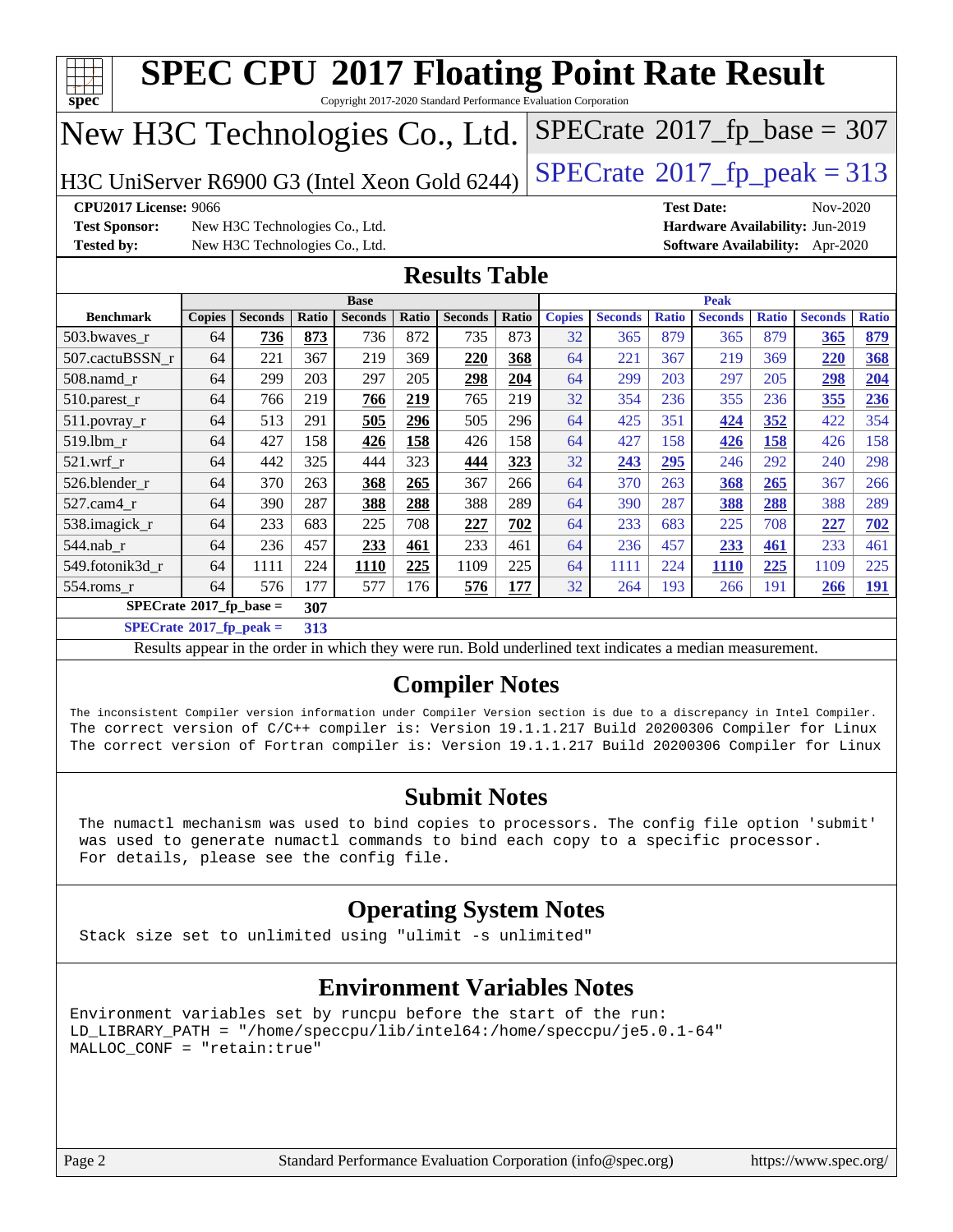| <b>SPEC CPU®2017 Floating Point Rate Result</b>                                                                                                          |                                                                       |  |  |  |  |  |
|----------------------------------------------------------------------------------------------------------------------------------------------------------|-----------------------------------------------------------------------|--|--|--|--|--|
| Copyright 2017-2020 Standard Performance Evaluation Corporation<br>$spec^*$                                                                              |                                                                       |  |  |  |  |  |
| New H3C Technologies Co., Ltd.                                                                                                                           | $SPECrate^{\circ}2017$ fp base = 307                                  |  |  |  |  |  |
| H3C UniServer R6900 G3 (Intel Xeon Gold 6244)                                                                                                            | $SPECTate$ <sup>®</sup> 2017_fp_peak = 313                            |  |  |  |  |  |
| <b>CPU2017 License: 9066</b>                                                                                                                             | <b>Test Date:</b><br>Nov-2020                                         |  |  |  |  |  |
| <b>Test Sponsor:</b><br>New H3C Technologies Co., Ltd.<br><b>Tested by:</b><br>New H3C Technologies Co., Ltd.                                            | Hardware Availability: Jun-2019<br>Software Availability: Apr-2020    |  |  |  |  |  |
| <b>General Notes</b>                                                                                                                                     |                                                                       |  |  |  |  |  |
| Binaries compiled on a system with 1x Intel Core i9-7980XE CPU + 64GB RAM                                                                                |                                                                       |  |  |  |  |  |
| memory using Redhat Enterprise Linux 8.0                                                                                                                 |                                                                       |  |  |  |  |  |
| NA: The test sponsor attests, as of date of publication, that CVE-2017-5754 (Meltdown)                                                                   |                                                                       |  |  |  |  |  |
| is mitigated in the system as tested and documented.<br>Yes: The test sponsor attests, as of date of publication, that CVE-2017-5753 (Spectre variant 1) |                                                                       |  |  |  |  |  |
| is mitigated in the system as tested and documented.                                                                                                     |                                                                       |  |  |  |  |  |
| Yes: The test sponsor attests, as of date of publication, that CVE-2017-5715 (Spectre variant 2)<br>is mitigated in the system as tested and documented. |                                                                       |  |  |  |  |  |
| Transparent Huge Pages enabled by default                                                                                                                |                                                                       |  |  |  |  |  |
| Prior to runcpu invocation<br>Filesystem page cache synced and cleared with:                                                                             |                                                                       |  |  |  |  |  |
| sync $i$ echo $3$<br>/proc/sys/vm/drop_caches                                                                                                            |                                                                       |  |  |  |  |  |
| runcpu command invoked through numactl i.e.:                                                                                                             |                                                                       |  |  |  |  |  |
| numactl --interleave=all runcpu <etc><br/>jemalloc, a general purpose malloc implementation</etc>                                                        |                                                                       |  |  |  |  |  |
| built with the RedHat Enterprise 7.5, and the system compiler gcc 4.8.5                                                                                  |                                                                       |  |  |  |  |  |
| sources available from jemalloc.net or https://github.com/jemalloc/jemalloc/releases                                                                     |                                                                       |  |  |  |  |  |
| <b>Platform Notes</b>                                                                                                                                    |                                                                       |  |  |  |  |  |
| BIOS settings:                                                                                                                                           |                                                                       |  |  |  |  |  |
| Set SNC to Enabled<br>Set IMC Interleaving to 1-way Interleave                                                                                           |                                                                       |  |  |  |  |  |
| Set Patrol Scrub to Disabled                                                                                                                             |                                                                       |  |  |  |  |  |
| Sysinfo program /home/speccpu/bin/sysinfo                                                                                                                |                                                                       |  |  |  |  |  |
| Rev: r6365 of 2019-08-21 295195f888a3d7edble6e46a485a0011                                                                                                |                                                                       |  |  |  |  |  |
| running on localhost.localdomain Wed Nov 4 15:15:54 2020                                                                                                 |                                                                       |  |  |  |  |  |
| SUT (System Under Test) info as seen by some common utilities.                                                                                           |                                                                       |  |  |  |  |  |
| For more information on this section, see                                                                                                                |                                                                       |  |  |  |  |  |
| https://www.spec.org/cpu2017/Docs/config.html#sysinfo                                                                                                    |                                                                       |  |  |  |  |  |
| From /proc/cpuinfo                                                                                                                                       |                                                                       |  |  |  |  |  |
| model name : Intel(R) Xeon(R) Gold 6244 CPU @ 3.60GHz<br>"physical id"s (chips)<br>$4 \quad$                                                             |                                                                       |  |  |  |  |  |
| 64 "processors"                                                                                                                                          |                                                                       |  |  |  |  |  |
| cores, siblings (Caution: counting these is hw and system dependent. The following                                                                       |                                                                       |  |  |  |  |  |
| cpu cores : 8                                                                                                                                            | excerpts from /proc/cpuinfo might not be reliable. Use with caution.) |  |  |  |  |  |
| siblings : 16                                                                                                                                            |                                                                       |  |  |  |  |  |
| physical 0: cores 1 2 9 17 19 20 26 27<br>physical 1: cores 2 4 8 9 18 19 20 25                                                                          |                                                                       |  |  |  |  |  |
| physical 2: cores 2 4 9 18 19 20 24 25                                                                                                                   |                                                                       |  |  |  |  |  |
| physical 3: cores 1 2 4 9 18 19 25 27                                                                                                                    |                                                                       |  |  |  |  |  |
|                                                                                                                                                          |                                                                       |  |  |  |  |  |
| (Continued on next page)                                                                                                                                 |                                                                       |  |  |  |  |  |
| Page 3<br>Standard Performance Evaluation Corporation (info@spec.org)                                                                                    | https://www.spec.org/                                                 |  |  |  |  |  |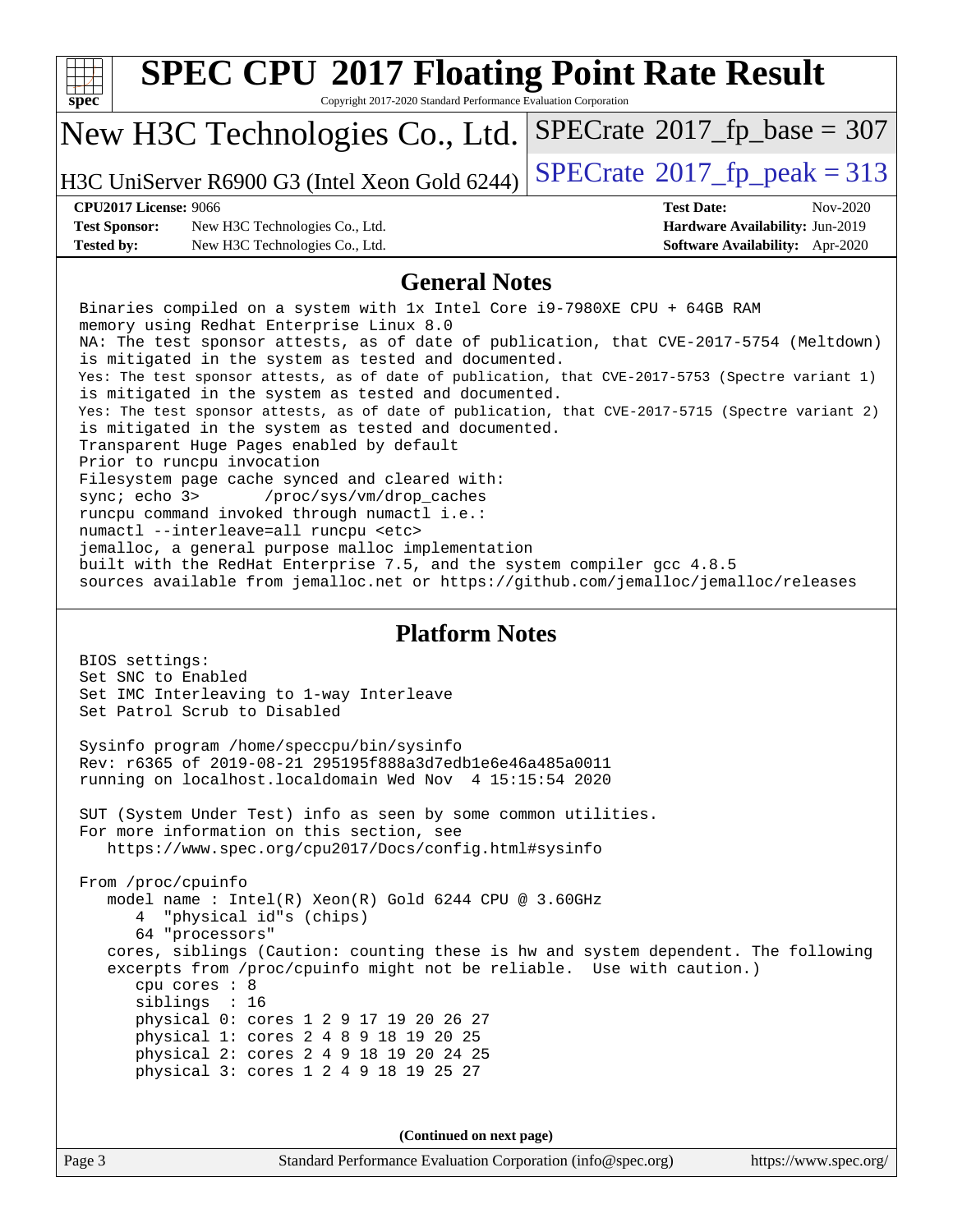| $spec^*$                                      | <b>SPEC CPU®2017 Floating Point Rate Result</b><br>Copyright 2017-2020 Standard Performance Evaluation Corporation |                                |                                             |          |  |  |
|-----------------------------------------------|--------------------------------------------------------------------------------------------------------------------|--------------------------------|---------------------------------------------|----------|--|--|
| New H3C Technologies Co., Ltd.                |                                                                                                                    |                                | $SPECrate^{\circ}2017$ _fp_base = 307       |          |  |  |
| H3C UniServer R6900 G3 (Intel Xeon Gold 6244) |                                                                                                                    |                                | $SPECrate^{\circledcirc}2017$ fp peak = 313 |          |  |  |
| <b>CPU2017 License: 9066</b>                  |                                                                                                                    |                                | <b>Test Date:</b>                           | Nov-2020 |  |  |
|                                               | <b>Test Sponsor:</b>                                                                                               | New H3C Technologies Co., Ltd. | Hardware Availability: Jun-2019             |          |  |  |
| <b>Tested by:</b>                             |                                                                                                                    | New H3C Technologies Co., Ltd. | <b>Software Availability:</b> Apr-2020      |          |  |  |
|                                               |                                                                                                                    | $\mathbf{m}$ . A               | $\blacksquare$                              |          |  |  |

#### **[Platform Notes \(Continued\)](http://www.spec.org/auto/cpu2017/Docs/result-fields.html#PlatformNotes)**

| From 1scpu:                 |                                                                                                                                                                                                           |
|-----------------------------|-----------------------------------------------------------------------------------------------------------------------------------------------------------------------------------------------------------|
| Architecture:               | x86 64                                                                                                                                                                                                    |
| $CPU$ op-mode( $s$ ):       | $32$ -bit, $64$ -bit                                                                                                                                                                                      |
| Byte Order:                 | Little Endian                                                                                                                                                                                             |
| CPU(s):                     | 64                                                                                                                                                                                                        |
| On-line CPU(s) list: $0-63$ |                                                                                                                                                                                                           |
| Thread( $s$ ) per core:     | 2                                                                                                                                                                                                         |
| $Core(s)$ per socket:       | 8                                                                                                                                                                                                         |
| Socket(s):                  | 4                                                                                                                                                                                                         |
| NUMA $node(s)$ :            | 8                                                                                                                                                                                                         |
| Vendor ID:                  | GenuineIntel                                                                                                                                                                                              |
| CPU family:                 | 6                                                                                                                                                                                                         |
| Model:                      | 85                                                                                                                                                                                                        |
| Model name:                 | $Intel(R)$ Xeon $(R)$ Gold 6244 CPU @ 3.60GHz                                                                                                                                                             |
| Stepping:                   | 6                                                                                                                                                                                                         |
| CPU MHz:                    | 4298.280                                                                                                                                                                                                  |
| CPU max MHz:                | 4400.0000                                                                                                                                                                                                 |
| CPU min MHz:                | 1200.0000                                                                                                                                                                                                 |
| BogoMIPS:                   | 7200.00                                                                                                                                                                                                   |
| Virtualization:             | $VT - x$                                                                                                                                                                                                  |
| L1d cache:                  | 32K                                                                                                                                                                                                       |
| Lli cache:                  | 32K                                                                                                                                                                                                       |
| $L2$ cache:                 | 1024K                                                                                                                                                                                                     |
| $L3$ cache:                 | 25344K                                                                                                                                                                                                    |
|                             | $0 - 3, 32 - 35$                                                                                                                                                                                          |
|                             | $4 - 7, 36 - 39$                                                                                                                                                                                          |
|                             | 8, 10, 11, 15, 40, 42, 43, 47                                                                                                                                                                             |
|                             | $9, 12 - 14, 41, 44 - 46$                                                                                                                                                                                 |
|                             | 16, 18, 22, 23, 48, 50, 54, 55                                                                                                                                                                            |
|                             | $17, 19 - 21, 49, 51 - 53$                                                                                                                                                                                |
|                             | 24, 25, 27, 30, 56, 57, 59, 62                                                                                                                                                                            |
| NUMA $node7$ $CPU(s)$ :     | 26, 28, 29, 31, 58, 60, 61, 63                                                                                                                                                                            |
| Flaqs:                      | fpu vme de pse tsc msr pae mce cx8 apic sep mtrr pge mca cmov                                                                                                                                             |
|                             | pat pse36 clflush dts acpi mmx fxsr sse sse2 ss ht tm pbe syscall nx pdpelgb rdtscp                                                                                                                       |
|                             | lm constant_tsc art arch_perfmon pebs bts rep_good nopl xtopology nonstop_tsc cpuid                                                                                                                       |
|                             | aperfmperf pni pclmulqdq dtes64 monitor ds_cpl vmx smx est tm2 ssse3 sdbg fma cx16                                                                                                                        |
|                             | xtpr pdcm pcid dca sse4_1 sse4_2 x2apic movbe popcnt tsc_deadline_timer aes xsave                                                                                                                         |
|                             | avx f16c rdrand lahf_lm abm 3dnowprefetch cpuid_fault epb cat_13 cdp_13                                                                                                                                   |
|                             | invpcid_single intel_ppin ssbd mba ibrs ibpb stibp ibrs_enhanced tpr_shadow vnmi                                                                                                                          |
|                             | flexpriority ept vpid fsgsbase tsc_adjust bmil hle avx2 smep bmi2 erms invpcid rtm                                                                                                                        |
|                             | cqm mpx rdt_a avx512f avx512dq rdseed adx smap clflushopt clwb intel_pt avx512cd                                                                                                                          |
|                             | avx512bw avx512vl xsaveopt xsavec xgetbvl xsaves cqm_llc cqm_occup_llc cqm_mbm_total                                                                                                                      |
|                             | cqm_mbm_local dtherm ida arat pln pts pku ospke avx512_vnni md_clear flush_l1d                                                                                                                            |
| arch_capabilities           |                                                                                                                                                                                                           |
|                             |                                                                                                                                                                                                           |
| /proc/cpuinfo cache data    |                                                                                                                                                                                                           |
|                             |                                                                                                                                                                                                           |
|                             | NUMA node0 CPU(s):<br>NUMA $node1$ $CPU(s):$<br>NUMA $node2$ $CPU(s):$<br>NUMA $node3$ $CPU(s):$<br>NUMA $node4$ $CPU(s):$<br>NUMA $node5$ $CPU(s):$<br>NUMA $node6$ $CPU(s):$<br>cache size $: 25344$ KB |

**(Continued on next page)**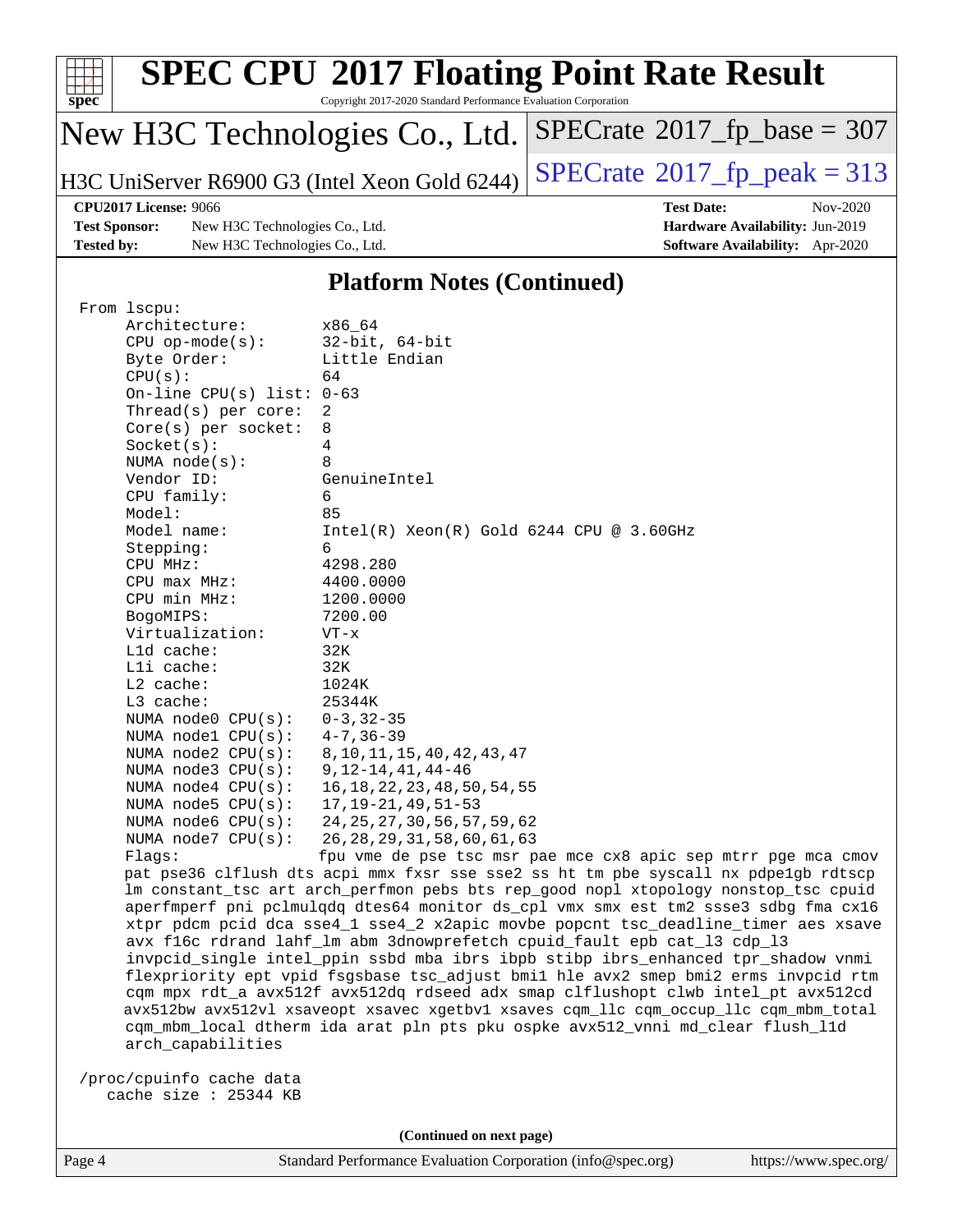| $\frac{1}{\text{spec}^*}$    | <b>SPEC CPU®2017 Floating Point Rate Result</b><br>Copyright 2017-2020 Standard Performance Evaluation Corporation |                                             |  |  |  |
|------------------------------|--------------------------------------------------------------------------------------------------------------------|---------------------------------------------|--|--|--|
|                              | New H3C Technologies Co., Ltd.                                                                                     | $SPECrate^{\circ}2017$ _fp_base = 307       |  |  |  |
|                              | H3C UniServer R6900 G3 (Intel Xeon Gold 6244)                                                                      | $SPECrate^{\circledcirc}2017$ fp peak = 313 |  |  |  |
| <b>CPU2017 License: 9066</b> |                                                                                                                    | <b>Test Date:</b><br>Nov-2020               |  |  |  |
| <b>Test Sponsor:</b>         | New H3C Technologies Co., Ltd.                                                                                     | Hardware Availability: Jun-2019             |  |  |  |
| <b>Tested by:</b>            | New H3C Technologies Co., Ltd.                                                                                     | <b>Software Availability:</b> Apr-2020      |  |  |  |
|                              |                                                                                                                    |                                             |  |  |  |

#### **[Platform Notes \(Continued\)](http://www.spec.org/auto/cpu2017/Docs/result-fields.html#PlatformNotes)**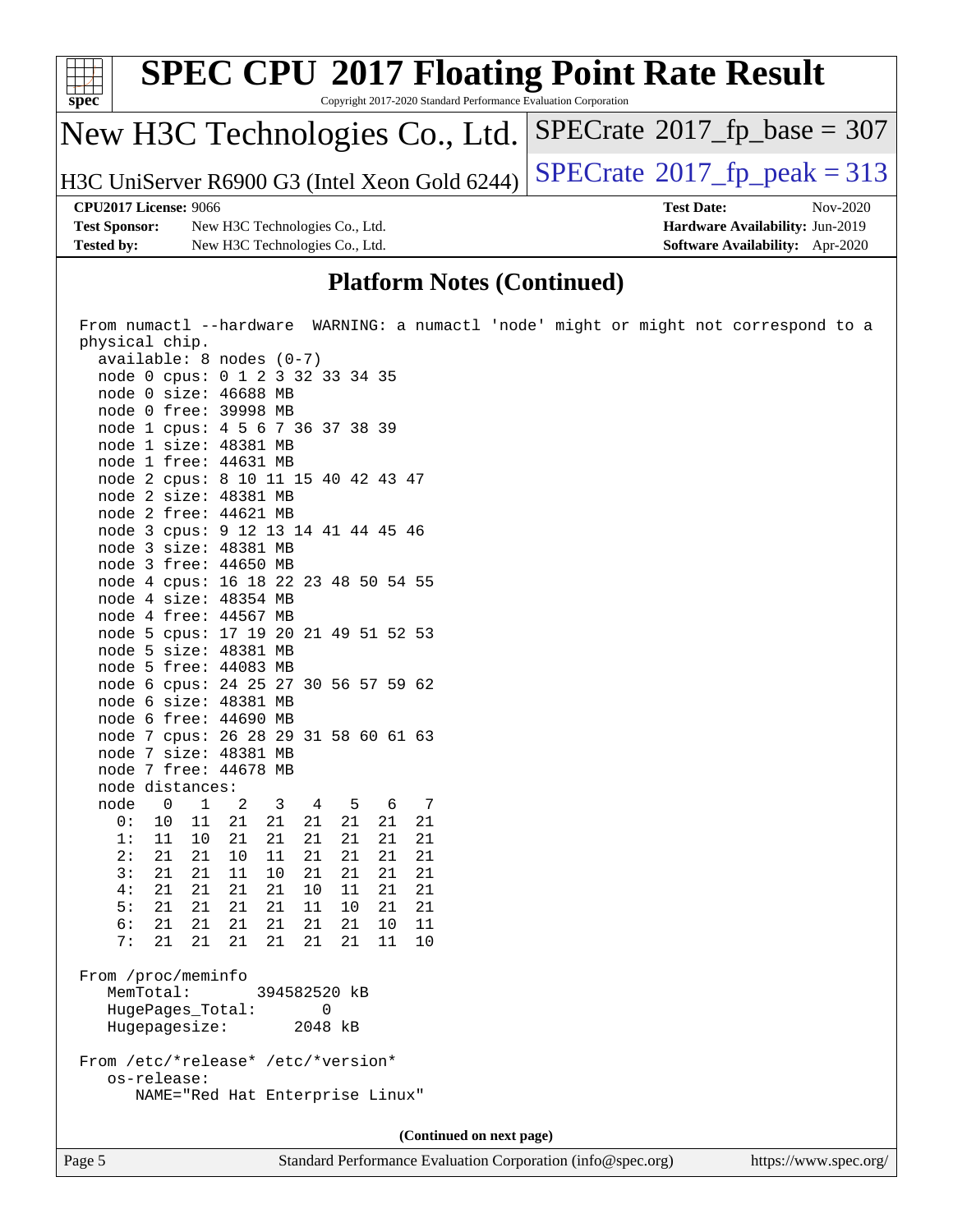

| Page 6 | Standard Performance Evaluation Corporation (info@spec.org) | https://www.spec.org/ |
|--------|-------------------------------------------------------------|-----------------------|
|--------|-------------------------------------------------------------|-----------------------|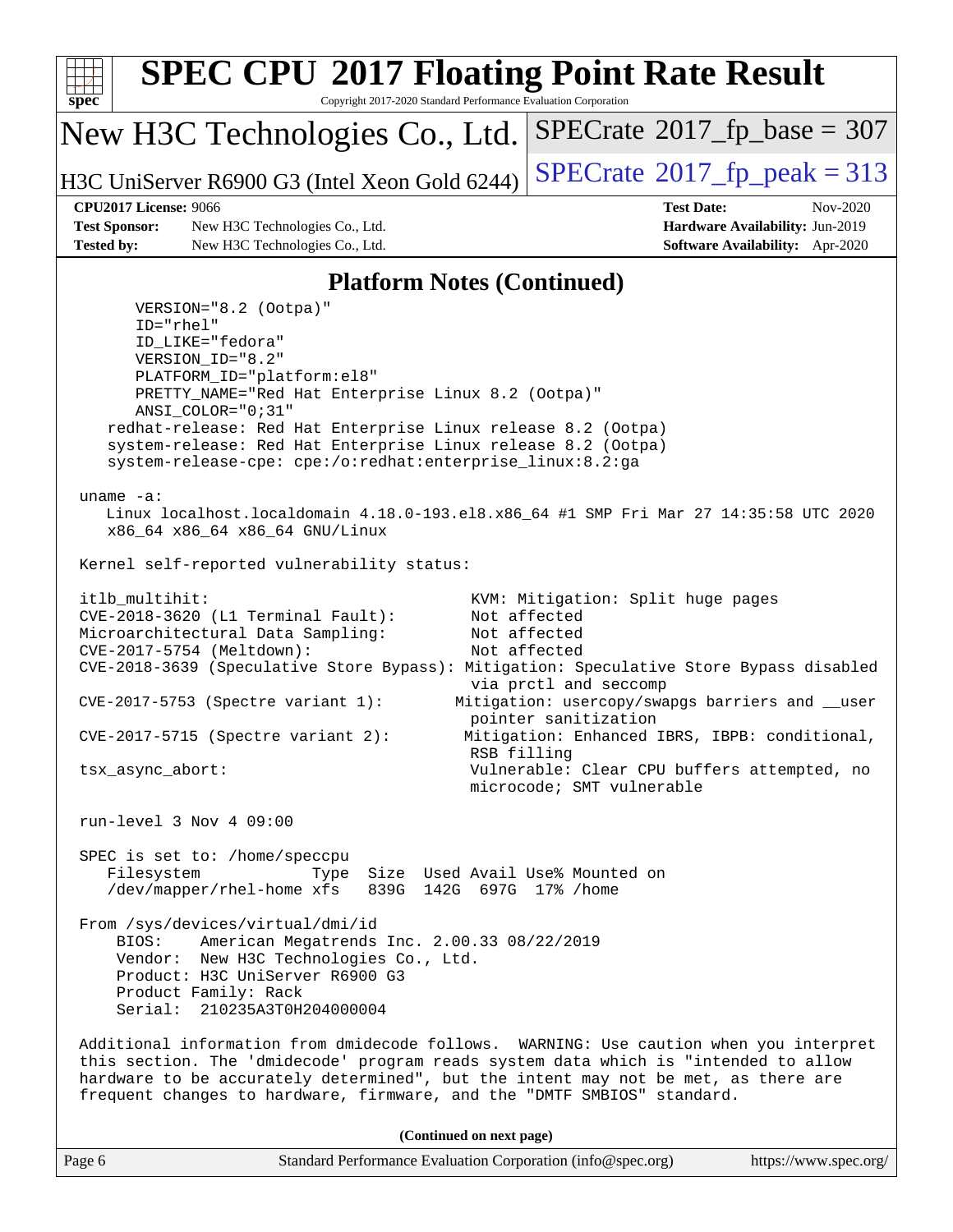| <b>SPEC CPU®2017 Floating Point Rate Result</b><br>$spec^*$<br>Copyright 2017-2020 Standard Performance Evaluation Corporation                                                                                                                                                                                                                                                                       |  |  |  |  |  |  |
|------------------------------------------------------------------------------------------------------------------------------------------------------------------------------------------------------------------------------------------------------------------------------------------------------------------------------------------------------------------------------------------------------|--|--|--|--|--|--|
| $SPECrate^{\circ}2017\_fp\_base = 307$<br>New H3C Technologies Co., Ltd.                                                                                                                                                                                                                                                                                                                             |  |  |  |  |  |  |
| $SPECTate$ <sup>®</sup> 2017_fp_peak = 313<br>H3C UniServer R6900 G3 (Intel Xeon Gold 6244)                                                                                                                                                                                                                                                                                                          |  |  |  |  |  |  |
| <b>CPU2017 License: 9066</b><br><b>Test Date:</b><br>Nov-2020<br><b>Test Sponsor:</b><br>Hardware Availability: Jun-2019<br>New H3C Technologies Co., Ltd.<br><b>Tested by:</b><br>New H3C Technologies Co., Ltd.<br>Software Availability: Apr-2020                                                                                                                                                 |  |  |  |  |  |  |
| <b>Platform Notes (Continued)</b>                                                                                                                                                                                                                                                                                                                                                                    |  |  |  |  |  |  |
| Memory:<br>24x Micron 18ASF2G72PDZ-2G9E1 16 GB 2 rank 2933<br>24x NO DIMM NO DIMM                                                                                                                                                                                                                                                                                                                    |  |  |  |  |  |  |
| (End of data from sysinfo program)                                                                                                                                                                                                                                                                                                                                                                   |  |  |  |  |  |  |
| <b>Compiler Version Notes</b>                                                                                                                                                                                                                                                                                                                                                                        |  |  |  |  |  |  |
| 519.1bm_r(base, peak) 538.imagick_r(base, peak)<br>С<br>544.nab_r(base, peak)                                                                                                                                                                                                                                                                                                                        |  |  |  |  |  |  |
| Intel(R) C Compiler for applications running on Intel(R) 64, Version 2021.1<br>NextGen Build 20200304<br>Copyright (C) 1985-2020 Intel Corporation. All rights reserved.                                                                                                                                                                                                                             |  |  |  |  |  |  |
| $508.namd_r(base, peak) 510.parest_r(base, peak)$<br>$C++$                                                                                                                                                                                                                                                                                                                                           |  |  |  |  |  |  |
| Intel(R) C++ Compiler for applications running on Intel(R) 64, Version 2021.1<br>NextGen Build 20200304<br>Copyright (C) 1985-2020 Intel Corporation. All rights reserved.                                                                                                                                                                                                                           |  |  |  |  |  |  |
| =================                                                                                                                                                                                                                                                                                                                                                                                    |  |  |  |  |  |  |
| $511.povray_r(base) 526.blender_r(base, peak)$<br>$C++$ , $C$                                                                                                                                                                                                                                                                                                                                        |  |  |  |  |  |  |
| Intel(R) $C++$ Compiler for applications running on Intel(R) 64, Version 2021.1<br>NextGen Build 20200304<br>Copyright (C) 1985-2020 Intel Corporation. All rights reserved.<br>Intel(R) C Compiler for applications running on Intel(R) $64$ , Version 2021.1<br>NextGen Build 20200304<br>Copyright (C) 1985-2020 Intel Corporation. All rights reserved.                                          |  |  |  |  |  |  |
|                                                                                                                                                                                                                                                                                                                                                                                                      |  |  |  |  |  |  |
| $C++$ , $C$   511.povray_r(peak)                                                                                                                                                                                                                                                                                                                                                                     |  |  |  |  |  |  |
| Intel(R) $C++$ Intel(R) 64 Compiler for applications running on Intel(R) 64,<br>Version 19.1.1.217 Build 20200306<br>Copyright (C) 1985-2020 Intel Corporation. All rights reserved.<br>Intel(R) C Intel(R) 64 Compiler for applications running on Intel(R) 64,<br>Version 19.1.1.217 Build 20200306<br>Copyright (C) 1985-2020 Intel Corporation. All rights reserved.<br>________________________ |  |  |  |  |  |  |
| (Continued on next page)                                                                                                                                                                                                                                                                                                                                                                             |  |  |  |  |  |  |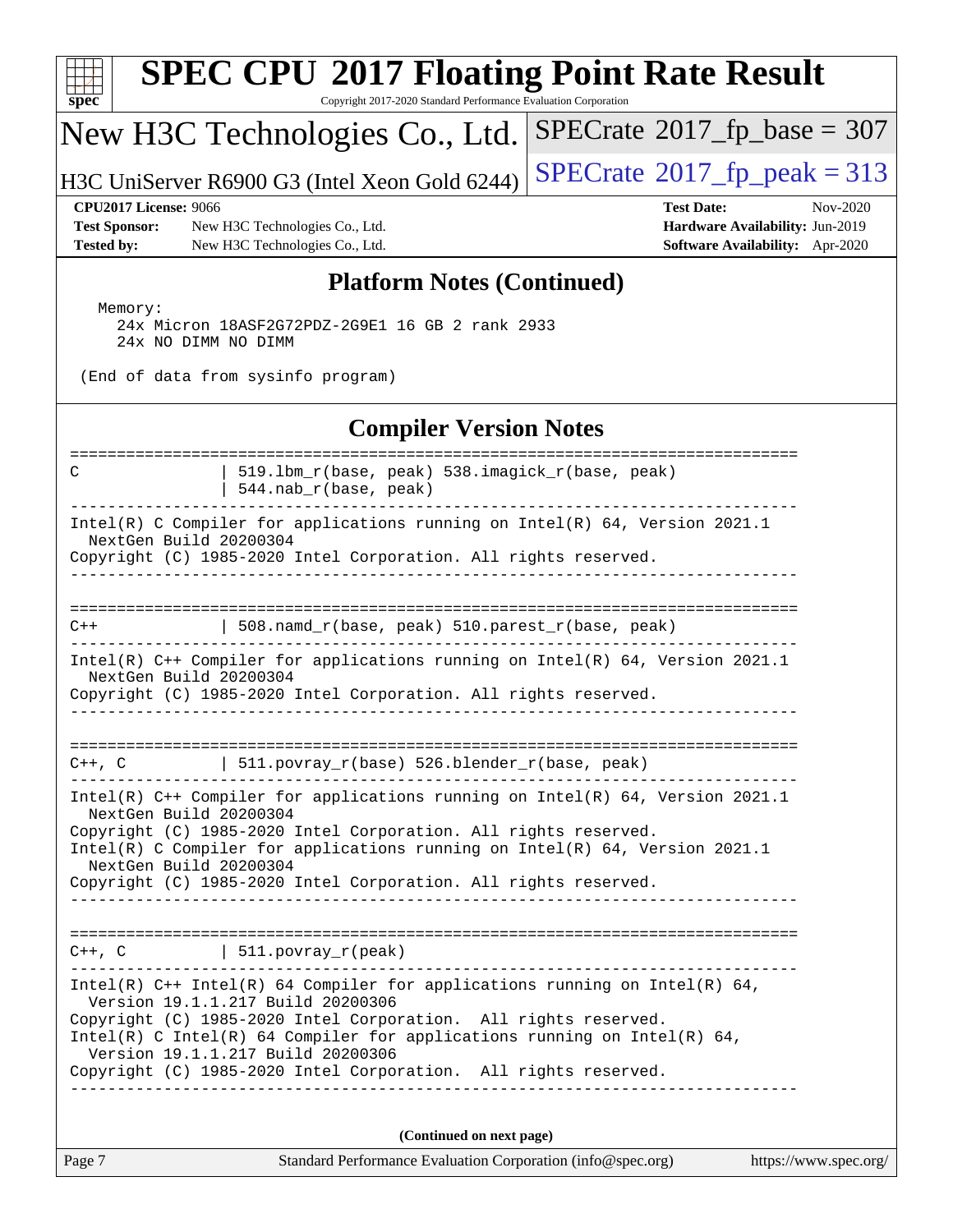| S<br>Dе<br>U |  |  |  |  |  |
|--------------|--|--|--|--|--|

# **[SPEC CPU](http://www.spec.org/auto/cpu2017/Docs/result-fields.html#SPECCPU2017FloatingPointRateResult)[2017 Floating Point Rate Result](http://www.spec.org/auto/cpu2017/Docs/result-fields.html#SPECCPU2017FloatingPointRateResult)**

Copyright 2017-2020 Standard Performance Evaluation Corporation

# New H3C Technologies Co., Ltd.

H3C UniServer R6900 G3 (Intel Xeon Gold 6244) [SPECrate](http://www.spec.org/auto/cpu2017/Docs/result-fields.html#SPECrate2017fppeak)®[2017\\_fp\\_peak = 3](http://www.spec.org/auto/cpu2017/Docs/result-fields.html#SPECrate2017fppeak)13

 $SPECTate@2017_fp\_base = 307$ 

**[Test Sponsor:](http://www.spec.org/auto/cpu2017/Docs/result-fields.html#TestSponsor)** New H3C Technologies Co., Ltd. **[Hardware Availability:](http://www.spec.org/auto/cpu2017/Docs/result-fields.html#HardwareAvailability)** Jun-2019 **[Tested by:](http://www.spec.org/auto/cpu2017/Docs/result-fields.html#Testedby)** New H3C Technologies Co., Ltd. **[Software Availability:](http://www.spec.org/auto/cpu2017/Docs/result-fields.html#SoftwareAvailability)** Apr-2020

**[CPU2017 License:](http://www.spec.org/auto/cpu2017/Docs/result-fields.html#CPU2017License)** 9066 **[Test Date:](http://www.spec.org/auto/cpu2017/Docs/result-fields.html#TestDate)** Nov-2020

#### **[Compiler Version Notes \(Continued\)](http://www.spec.org/auto/cpu2017/Docs/result-fields.html#CompilerVersionNotes)**

| 511.povray_r(base) 526.blender_r(base, peak)<br>$C++$ , $C$                                                                                                                                                                                                                                                                                                                                                                                                                                                                                            |                       |  |  |  |  |  |
|--------------------------------------------------------------------------------------------------------------------------------------------------------------------------------------------------------------------------------------------------------------------------------------------------------------------------------------------------------------------------------------------------------------------------------------------------------------------------------------------------------------------------------------------------------|-----------------------|--|--|--|--|--|
| Intel(R) C++ Compiler for applications running on Intel(R) 64, Version 2021.1<br>NextGen Build 20200304<br>Copyright (C) 1985-2020 Intel Corporation. All rights reserved.<br>Intel(R) C Compiler for applications running on Intel(R) 64, Version 2021.1<br>NextGen Build 20200304                                                                                                                                                                                                                                                                    |                       |  |  |  |  |  |
| Copyright (C) 1985-2020 Intel Corporation. All rights reserved.                                                                                                                                                                                                                                                                                                                                                                                                                                                                                        |                       |  |  |  |  |  |
|                                                                                                                                                                                                                                                                                                                                                                                                                                                                                                                                                        |                       |  |  |  |  |  |
| $\vert$ 511.povray_r(peak)<br>$C++$ , $C$                                                                                                                                                                                                                                                                                                                                                                                                                                                                                                              |                       |  |  |  |  |  |
| Intel(R) $C++$ Intel(R) 64 Compiler for applications running on Intel(R) 64,<br>Version 19.1.1.217 Build 20200306<br>Copyright (C) 1985-2020 Intel Corporation. All rights reserved.<br>Intel(R) C Intel(R) 64 Compiler for applications running on Intel(R) 64,<br>Version 19.1.1.217 Build 20200306<br>Copyright (C) 1985-2020 Intel Corporation. All rights reserved.                                                                                                                                                                               |                       |  |  |  |  |  |
| $C++$ , C, Fortran   507.cactuBSSN_r(base, peak)                                                                                                                                                                                                                                                                                                                                                                                                                                                                                                       |                       |  |  |  |  |  |
| Intel(R) $C++$ Compiler for applications running on Intel(R) 64, Version 2021.1<br>NextGen Build 20200304<br>Copyright (C) 1985-2020 Intel Corporation. All rights reserved.<br>Intel(R) C Compiler for applications running on $Intel(R)$ 64, Version 2021.1<br>NextGen Build 20200304<br>Copyright (C) 1985-2020 Intel Corporation. All rights reserved.<br>$Intel(R)$ Fortran Intel(R) 64 Compiler for applications running on Intel(R)<br>64, Version 19.1.1.217 Build 20200306<br>Copyright (C) 1985-2020 Intel Corporation. All rights reserved. |                       |  |  |  |  |  |
| $503.bwaves_r(base, peak)$ 549.fotonik3d_r(base, peak)<br>Fortran<br>554.roms_r(base, peak)                                                                                                                                                                                                                                                                                                                                                                                                                                                            |                       |  |  |  |  |  |
| $Intel(R)$ Fortran Intel(R) 64 Compiler for applications running on Intel(R)<br>64, Version 19.1.1.217 Build 20200306<br>Copyright (C) 1985-2020 Intel Corporation. All rights reserved.                                                                                                                                                                                                                                                                                                                                                               |                       |  |  |  |  |  |
|                                                                                                                                                                                                                                                                                                                                                                                                                                                                                                                                                        |                       |  |  |  |  |  |
| (Continued on next page)<br>Standard Performance Evaluation Corporation (info@spec.org)<br>Page 8                                                                                                                                                                                                                                                                                                                                                                                                                                                      | https://www.spec.org/ |  |  |  |  |  |
|                                                                                                                                                                                                                                                                                                                                                                                                                                                                                                                                                        |                       |  |  |  |  |  |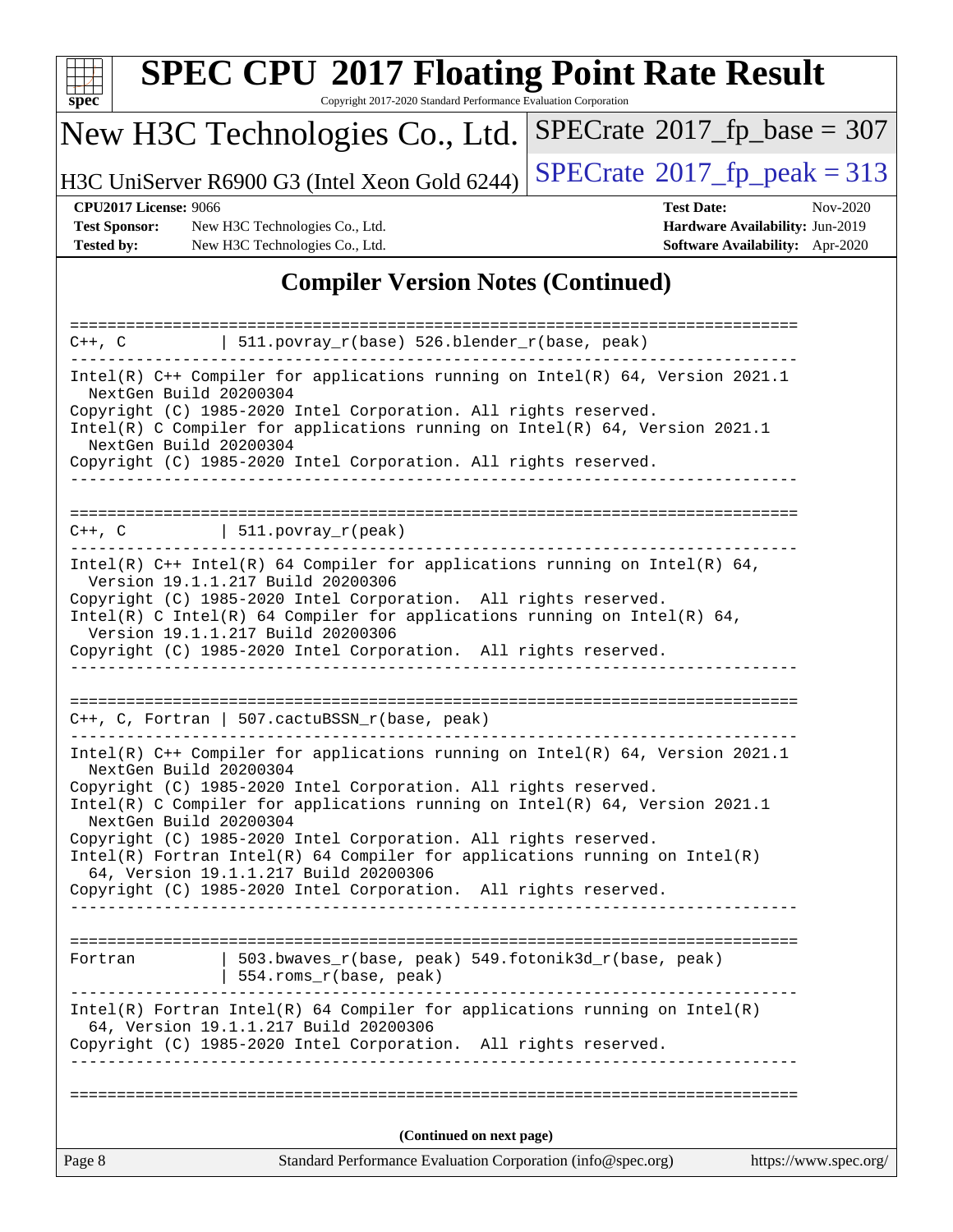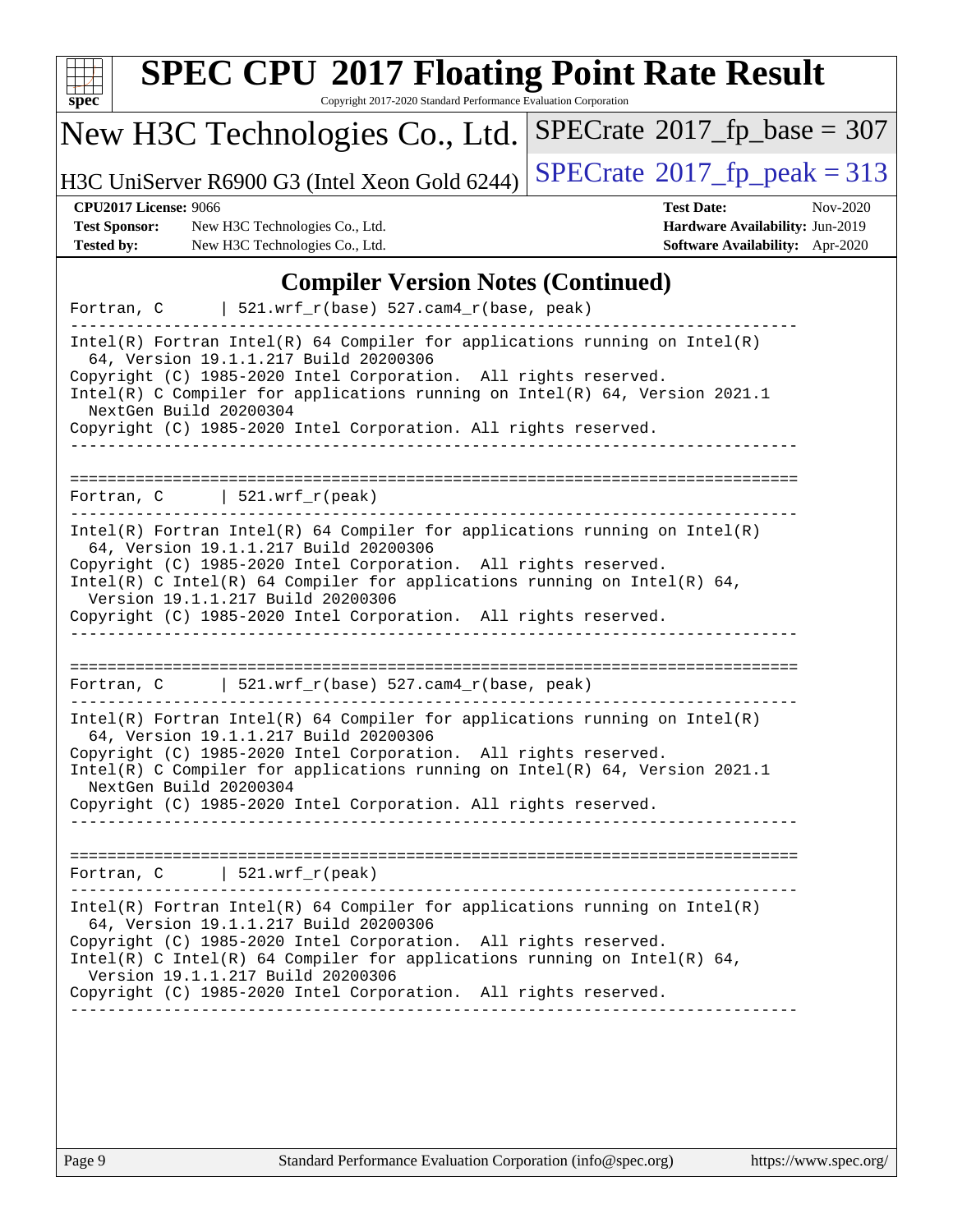

# **[SPEC CPU](http://www.spec.org/auto/cpu2017/Docs/result-fields.html#SPECCPU2017FloatingPointRateResult)[2017 Floating Point Rate Result](http://www.spec.org/auto/cpu2017/Docs/result-fields.html#SPECCPU2017FloatingPointRateResult)**

Copyright 2017-2020 Standard Performance Evaluation Corporation

### New H3C Technologies Co., Ltd.

H3C UniServer R6900 G3 (Intel Xeon Gold 6244)  $\left|$  [SPECrate](http://www.spec.org/auto/cpu2017/Docs/result-fields.html#SPECrate2017fppeak)®[2017\\_fp\\_peak = 3](http://www.spec.org/auto/cpu2017/Docs/result-fields.html#SPECrate2017fppeak)13

 $SPECTate$ <sup>®</sup>[2017\\_fp\\_base =](http://www.spec.org/auto/cpu2017/Docs/result-fields.html#SPECrate2017fpbase) 307

**[Test Sponsor:](http://www.spec.org/auto/cpu2017/Docs/result-fields.html#TestSponsor)** New H3C Technologies Co., Ltd. **[Hardware Availability:](http://www.spec.org/auto/cpu2017/Docs/result-fields.html#HardwareAvailability)** Jun-2019 **[Tested by:](http://www.spec.org/auto/cpu2017/Docs/result-fields.html#Testedby)** New H3C Technologies Co., Ltd. **[Software Availability:](http://www.spec.org/auto/cpu2017/Docs/result-fields.html#SoftwareAvailability)** Apr-2020

**[CPU2017 License:](http://www.spec.org/auto/cpu2017/Docs/result-fields.html#CPU2017License)** 9066 **[Test Date:](http://www.spec.org/auto/cpu2017/Docs/result-fields.html#TestDate)** Nov-2020

## **[Base Compiler Invocation](http://www.spec.org/auto/cpu2017/Docs/result-fields.html#BaseCompilerInvocation)**

[C benchmarks:](http://www.spec.org/auto/cpu2017/Docs/result-fields.html#Cbenchmarks)

[icc](http://www.spec.org/cpu2017/results/res2020q4/cpu2017-20201105-24338.flags.html#user_CCbase_intel_icc_66fc1ee009f7361af1fbd72ca7dcefbb700085f36577c54f309893dd4ec40d12360134090235512931783d35fd58c0460139e722d5067c5574d8eaf2b3e37e92)

[C++ benchmarks:](http://www.spec.org/auto/cpu2017/Docs/result-fields.html#CXXbenchmarks) [icpc](http://www.spec.org/cpu2017/results/res2020q4/cpu2017-20201105-24338.flags.html#user_CXXbase_intel_icpc_c510b6838c7f56d33e37e94d029a35b4a7bccf4766a728ee175e80a419847e808290a9b78be685c44ab727ea267ec2f070ec5dc83b407c0218cded6866a35d07)

[Fortran benchmarks](http://www.spec.org/auto/cpu2017/Docs/result-fields.html#Fortranbenchmarks): [ifort](http://www.spec.org/cpu2017/results/res2020q4/cpu2017-20201105-24338.flags.html#user_FCbase_intel_ifort_8111460550e3ca792625aed983ce982f94888b8b503583aa7ba2b8303487b4d8a21a13e7191a45c5fd58ff318f48f9492884d4413fa793fd88dd292cad7027ca)

[Benchmarks using both Fortran and C:](http://www.spec.org/auto/cpu2017/Docs/result-fields.html#BenchmarksusingbothFortranandC) [ifort](http://www.spec.org/cpu2017/results/res2020q4/cpu2017-20201105-24338.flags.html#user_CC_FCbase_intel_ifort_8111460550e3ca792625aed983ce982f94888b8b503583aa7ba2b8303487b4d8a21a13e7191a45c5fd58ff318f48f9492884d4413fa793fd88dd292cad7027ca) [icc](http://www.spec.org/cpu2017/results/res2020q4/cpu2017-20201105-24338.flags.html#user_CC_FCbase_intel_icc_66fc1ee009f7361af1fbd72ca7dcefbb700085f36577c54f309893dd4ec40d12360134090235512931783d35fd58c0460139e722d5067c5574d8eaf2b3e37e92)

[Benchmarks using both C and C++](http://www.spec.org/auto/cpu2017/Docs/result-fields.html#BenchmarksusingbothCandCXX): [icpc](http://www.spec.org/cpu2017/results/res2020q4/cpu2017-20201105-24338.flags.html#user_CC_CXXbase_intel_icpc_c510b6838c7f56d33e37e94d029a35b4a7bccf4766a728ee175e80a419847e808290a9b78be685c44ab727ea267ec2f070ec5dc83b407c0218cded6866a35d07) [icc](http://www.spec.org/cpu2017/results/res2020q4/cpu2017-20201105-24338.flags.html#user_CC_CXXbase_intel_icc_66fc1ee009f7361af1fbd72ca7dcefbb700085f36577c54f309893dd4ec40d12360134090235512931783d35fd58c0460139e722d5067c5574d8eaf2b3e37e92)

[Benchmarks using Fortran, C, and C++:](http://www.spec.org/auto/cpu2017/Docs/result-fields.html#BenchmarksusingFortranCandCXX) [icpc](http://www.spec.org/cpu2017/results/res2020q4/cpu2017-20201105-24338.flags.html#user_CC_CXX_FCbase_intel_icpc_c510b6838c7f56d33e37e94d029a35b4a7bccf4766a728ee175e80a419847e808290a9b78be685c44ab727ea267ec2f070ec5dc83b407c0218cded6866a35d07) [icc](http://www.spec.org/cpu2017/results/res2020q4/cpu2017-20201105-24338.flags.html#user_CC_CXX_FCbase_intel_icc_66fc1ee009f7361af1fbd72ca7dcefbb700085f36577c54f309893dd4ec40d12360134090235512931783d35fd58c0460139e722d5067c5574d8eaf2b3e37e92) [ifort](http://www.spec.org/cpu2017/results/res2020q4/cpu2017-20201105-24338.flags.html#user_CC_CXX_FCbase_intel_ifort_8111460550e3ca792625aed983ce982f94888b8b503583aa7ba2b8303487b4d8a21a13e7191a45c5fd58ff318f48f9492884d4413fa793fd88dd292cad7027ca)

## **[Base Portability Flags](http://www.spec.org/auto/cpu2017/Docs/result-fields.html#BasePortabilityFlags)**

 503.bwaves\_r: [-DSPEC\\_LP64](http://www.spec.org/cpu2017/results/res2020q4/cpu2017-20201105-24338.flags.html#suite_basePORTABILITY503_bwaves_r_DSPEC_LP64) 507.cactuBSSN\_r: [-DSPEC\\_LP64](http://www.spec.org/cpu2017/results/res2020q4/cpu2017-20201105-24338.flags.html#suite_basePORTABILITY507_cactuBSSN_r_DSPEC_LP64) 508.namd\_r: [-DSPEC\\_LP64](http://www.spec.org/cpu2017/results/res2020q4/cpu2017-20201105-24338.flags.html#suite_basePORTABILITY508_namd_r_DSPEC_LP64) 510.parest\_r: [-DSPEC\\_LP64](http://www.spec.org/cpu2017/results/res2020q4/cpu2017-20201105-24338.flags.html#suite_basePORTABILITY510_parest_r_DSPEC_LP64) 511.povray\_r: [-DSPEC\\_LP64](http://www.spec.org/cpu2017/results/res2020q4/cpu2017-20201105-24338.flags.html#suite_basePORTABILITY511_povray_r_DSPEC_LP64) 519.lbm\_r: [-DSPEC\\_LP64](http://www.spec.org/cpu2017/results/res2020q4/cpu2017-20201105-24338.flags.html#suite_basePORTABILITY519_lbm_r_DSPEC_LP64) 521.wrf\_r: [-DSPEC\\_LP64](http://www.spec.org/cpu2017/results/res2020q4/cpu2017-20201105-24338.flags.html#suite_basePORTABILITY521_wrf_r_DSPEC_LP64) [-DSPEC\\_CASE\\_FLAG](http://www.spec.org/cpu2017/results/res2020q4/cpu2017-20201105-24338.flags.html#b521.wrf_r_baseCPORTABILITY_DSPEC_CASE_FLAG) [-convert big\\_endian](http://www.spec.org/cpu2017/results/res2020q4/cpu2017-20201105-24338.flags.html#user_baseFPORTABILITY521_wrf_r_convert_big_endian_c3194028bc08c63ac5d04de18c48ce6d347e4e562e8892b8bdbdc0214820426deb8554edfa529a3fb25a586e65a3d812c835984020483e7e73212c4d31a38223) 526.blender\_r: [-DSPEC\\_LP64](http://www.spec.org/cpu2017/results/res2020q4/cpu2017-20201105-24338.flags.html#suite_basePORTABILITY526_blender_r_DSPEC_LP64) [-DSPEC\\_LINUX](http://www.spec.org/cpu2017/results/res2020q4/cpu2017-20201105-24338.flags.html#b526.blender_r_baseCPORTABILITY_DSPEC_LINUX) [-funsigned-char](http://www.spec.org/cpu2017/results/res2020q4/cpu2017-20201105-24338.flags.html#user_baseCPORTABILITY526_blender_r_force_uchar_40c60f00ab013830e2dd6774aeded3ff59883ba5a1fc5fc14077f794d777847726e2a5858cbc7672e36e1b067e7e5c1d9a74f7176df07886a243d7cc18edfe67) 527.cam4\_r: [-DSPEC\\_LP64](http://www.spec.org/cpu2017/results/res2020q4/cpu2017-20201105-24338.flags.html#suite_basePORTABILITY527_cam4_r_DSPEC_LP64) [-DSPEC\\_CASE\\_FLAG](http://www.spec.org/cpu2017/results/res2020q4/cpu2017-20201105-24338.flags.html#b527.cam4_r_baseCPORTABILITY_DSPEC_CASE_FLAG) 538.imagick\_r: [-DSPEC\\_LP64](http://www.spec.org/cpu2017/results/res2020q4/cpu2017-20201105-24338.flags.html#suite_basePORTABILITY538_imagick_r_DSPEC_LP64) 544.nab\_r: [-DSPEC\\_LP64](http://www.spec.org/cpu2017/results/res2020q4/cpu2017-20201105-24338.flags.html#suite_basePORTABILITY544_nab_r_DSPEC_LP64) 549.fotonik3d\_r: [-DSPEC\\_LP64](http://www.spec.org/cpu2017/results/res2020q4/cpu2017-20201105-24338.flags.html#suite_basePORTABILITY549_fotonik3d_r_DSPEC_LP64) 554.roms\_r: [-DSPEC\\_LP64](http://www.spec.org/cpu2017/results/res2020q4/cpu2017-20201105-24338.flags.html#suite_basePORTABILITY554_roms_r_DSPEC_LP64)

# **[Base Optimization Flags](http://www.spec.org/auto/cpu2017/Docs/result-fields.html#BaseOptimizationFlags)**

#### [C benchmarks](http://www.spec.org/auto/cpu2017/Docs/result-fields.html#Cbenchmarks):

[-m64](http://www.spec.org/cpu2017/results/res2020q4/cpu2017-20201105-24338.flags.html#user_CCbase_m64-icc) [-qnextgen](http://www.spec.org/cpu2017/results/res2020q4/cpu2017-20201105-24338.flags.html#user_CCbase_f-qnextgen) [-std=c11](http://www.spec.org/cpu2017/results/res2020q4/cpu2017-20201105-24338.flags.html#user_CCbase_std-icc-std_0e1c27790398a4642dfca32ffe6c27b5796f9c2d2676156f2e42c9c44eaad0c049b1cdb667a270c34d979996257aeb8fc440bfb01818dbc9357bd9d174cb8524) [-Wl,-plugin-opt=-x86-branches-within-32B-boundaries](http://www.spec.org/cpu2017/results/res2020q4/cpu2017-20201105-24338.flags.html#user_CCbase_f-x86-branches-within-32B-boundaries_0098b4e4317ae60947b7b728078a624952a08ac37a3c797dfb4ffeb399e0c61a9dd0f2f44ce917e9361fb9076ccb15e7824594512dd315205382d84209e912f3) [-Wl,-z,muldefs](http://www.spec.org/cpu2017/results/res2020q4/cpu2017-20201105-24338.flags.html#user_CCbase_link_force_multiple1_b4cbdb97b34bdee9ceefcfe54f4c8ea74255f0b02a4b23e853cdb0e18eb4525ac79b5a88067c842dd0ee6996c24547a27a4b99331201badda8798ef8a743f577) [-fuse-ld=gold](http://www.spec.org/cpu2017/results/res2020q4/cpu2017-20201105-24338.flags.html#user_CCbase_f-fuse-ld_920b3586e2b8c6e0748b9c84fa9b744736ba725a32cab14ad8f3d4ad28eecb2f59d1144823d2e17006539a88734fe1fc08fc3035f7676166309105a78aaabc32) [-xCORE-AVX512](http://www.spec.org/cpu2017/results/res2020q4/cpu2017-20201105-24338.flags.html#user_CCbase_f-xCORE-AVX512) [-Ofast](http://www.spec.org/cpu2017/results/res2020q4/cpu2017-20201105-24338.flags.html#user_CCbase_f-Ofast) [-ffast-math](http://www.spec.org/cpu2017/results/res2020q4/cpu2017-20201105-24338.flags.html#user_CCbase_f-ffast-math) [-flto](http://www.spec.org/cpu2017/results/res2020q4/cpu2017-20201105-24338.flags.html#user_CCbase_f-flto) [-mfpmath=sse](http://www.spec.org/cpu2017/results/res2020q4/cpu2017-20201105-24338.flags.html#user_CCbase_f-mfpmath_70eb8fac26bde974f8ab713bc9086c5621c0b8d2f6c86f38af0bd7062540daf19db5f3a066d8c6684be05d84c9b6322eb3b5be6619d967835195b93d6c02afa1) [-funroll-loops](http://www.spec.org/cpu2017/results/res2020q4/cpu2017-20201105-24338.flags.html#user_CCbase_f-funroll-loops) [-qopt-mem-layout-trans=4](http://www.spec.org/cpu2017/results/res2020q4/cpu2017-20201105-24338.flags.html#user_CCbase_f-qopt-mem-layout-trans_fa39e755916c150a61361b7846f310bcdf6f04e385ef281cadf3647acec3f0ae266d1a1d22d972a7087a248fd4e6ca390a3634700869573d231a252c784941a8) [-L/usr/local/jemalloc64-5.0.1/lib](http://www.spec.org/cpu2017/results/res2020q4/cpu2017-20201105-24338.flags.html#user_CCbase_jemalloc_link_path64_1_cc289568b1a6c0fd3b62c91b824c27fcb5af5e8098e6ad028160d21144ef1b8aef3170d2acf0bee98a8da324cfe4f67d0a3d0c4cc4673d993d694dc2a0df248b) [-ljemalloc](http://www.spec.org/cpu2017/results/res2020q4/cpu2017-20201105-24338.flags.html#user_CCbase_jemalloc_link_lib_d1249b907c500fa1c0672f44f562e3d0f79738ae9e3c4a9c376d49f265a04b9c99b167ecedbf6711b3085be911c67ff61f150a17b3472be731631ba4d0471706)

**(Continued on next page)**

| $\vert$ Page 10 | Standard Performance Evaluation Corporation (info@spec.org) | https://www.spec.org/ |
|-----------------|-------------------------------------------------------------|-----------------------|
|-----------------|-------------------------------------------------------------|-----------------------|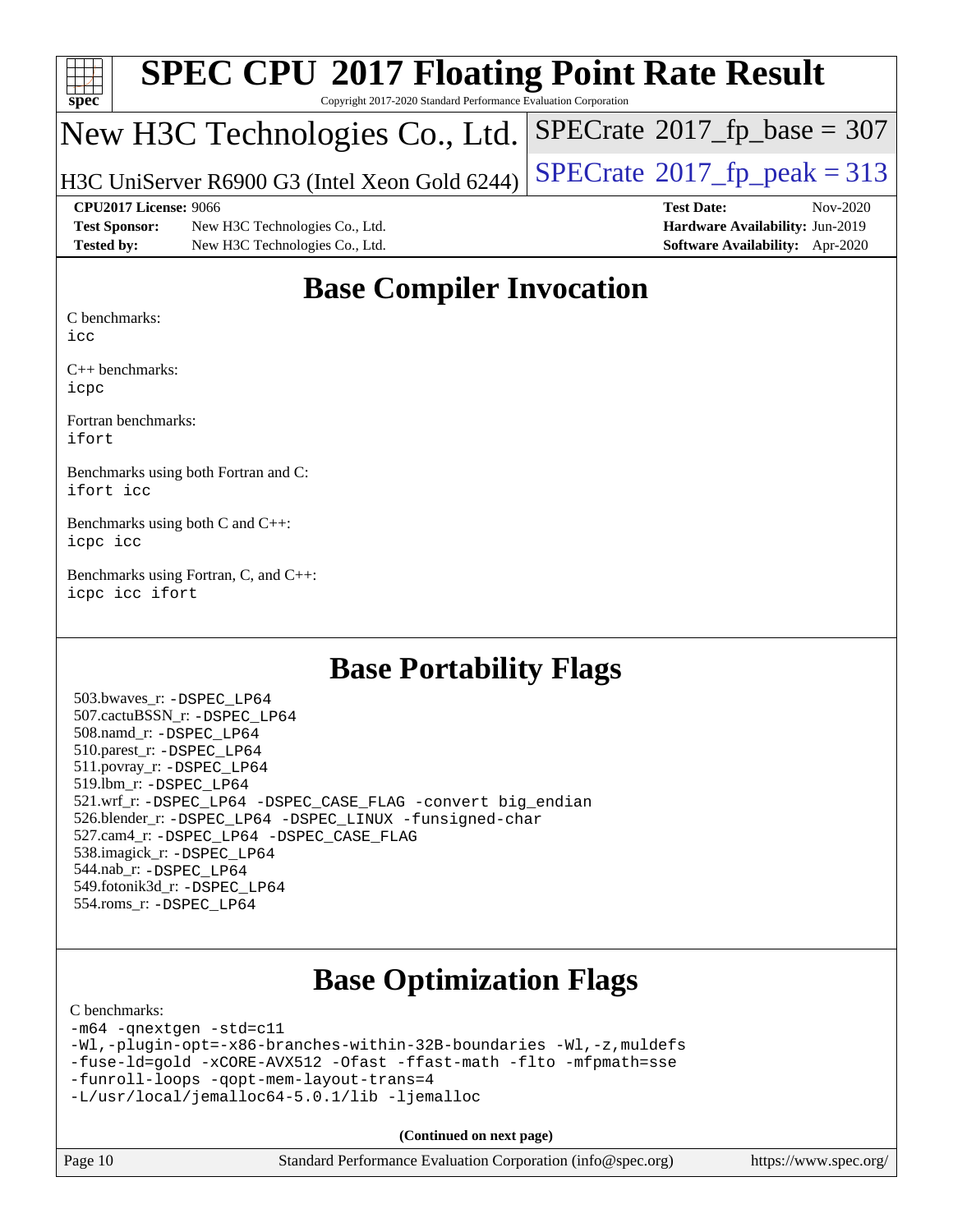

# **[SPEC CPU](http://www.spec.org/auto/cpu2017/Docs/result-fields.html#SPECCPU2017FloatingPointRateResult)[2017 Floating Point Rate Result](http://www.spec.org/auto/cpu2017/Docs/result-fields.html#SPECCPU2017FloatingPointRateResult)**

Copyright 2017-2020 Standard Performance Evaluation Corporation

## New H3C Technologies Co., Ltd.

H3C UniServer R6900 G3 (Intel Xeon Gold 6244) [SPECrate](http://www.spec.org/auto/cpu2017/Docs/result-fields.html#SPECrate2017fppeak)®  $2017$  fp peak = 313

 $SPECTate$ <sup>®</sup>[2017\\_fp\\_base =](http://www.spec.org/auto/cpu2017/Docs/result-fields.html#SPECrate2017fpbase) 307

**[Test Sponsor:](http://www.spec.org/auto/cpu2017/Docs/result-fields.html#TestSponsor)** New H3C Technologies Co., Ltd. **[Hardware Availability:](http://www.spec.org/auto/cpu2017/Docs/result-fields.html#HardwareAvailability)** Jun-2019 **[Tested by:](http://www.spec.org/auto/cpu2017/Docs/result-fields.html#Testedby)** New H3C Technologies Co., Ltd. **[Software Availability:](http://www.spec.org/auto/cpu2017/Docs/result-fields.html#SoftwareAvailability)** Apr-2020

**[CPU2017 License:](http://www.spec.org/auto/cpu2017/Docs/result-fields.html#CPU2017License)** 9066 **[Test Date:](http://www.spec.org/auto/cpu2017/Docs/result-fields.html#TestDate)** Nov-2020

# **[Base Optimization Flags \(Continued\)](http://www.spec.org/auto/cpu2017/Docs/result-fields.html#BaseOptimizationFlags)**

[C++ benchmarks:](http://www.spec.org/auto/cpu2017/Docs/result-fields.html#CXXbenchmarks)

[-m64](http://www.spec.org/cpu2017/results/res2020q4/cpu2017-20201105-24338.flags.html#user_CXXbase_m64-icc) [-qnextgen](http://www.spec.org/cpu2017/results/res2020q4/cpu2017-20201105-24338.flags.html#user_CXXbase_f-qnextgen) [-Wl,-plugin-opt=-x86-branches-within-32B-boundaries](http://www.spec.org/cpu2017/results/res2020q4/cpu2017-20201105-24338.flags.html#user_CXXbase_f-x86-branches-within-32B-boundaries_0098b4e4317ae60947b7b728078a624952a08ac37a3c797dfb4ffeb399e0c61a9dd0f2f44ce917e9361fb9076ccb15e7824594512dd315205382d84209e912f3) [-Wl,-z,muldefs](http://www.spec.org/cpu2017/results/res2020q4/cpu2017-20201105-24338.flags.html#user_CXXbase_link_force_multiple1_b4cbdb97b34bdee9ceefcfe54f4c8ea74255f0b02a4b23e853cdb0e18eb4525ac79b5a88067c842dd0ee6996c24547a27a4b99331201badda8798ef8a743f577) [-fuse-ld=gold](http://www.spec.org/cpu2017/results/res2020q4/cpu2017-20201105-24338.flags.html#user_CXXbase_f-fuse-ld_920b3586e2b8c6e0748b9c84fa9b744736ba725a32cab14ad8f3d4ad28eecb2f59d1144823d2e17006539a88734fe1fc08fc3035f7676166309105a78aaabc32) [-xCORE-AVX512](http://www.spec.org/cpu2017/results/res2020q4/cpu2017-20201105-24338.flags.html#user_CXXbase_f-xCORE-AVX512) [-Ofast](http://www.spec.org/cpu2017/results/res2020q4/cpu2017-20201105-24338.flags.html#user_CXXbase_f-Ofast) [-ffast-math](http://www.spec.org/cpu2017/results/res2020q4/cpu2017-20201105-24338.flags.html#user_CXXbase_f-ffast-math) [-flto](http://www.spec.org/cpu2017/results/res2020q4/cpu2017-20201105-24338.flags.html#user_CXXbase_f-flto) [-mfpmath=sse](http://www.spec.org/cpu2017/results/res2020q4/cpu2017-20201105-24338.flags.html#user_CXXbase_f-mfpmath_70eb8fac26bde974f8ab713bc9086c5621c0b8d2f6c86f38af0bd7062540daf19db5f3a066d8c6684be05d84c9b6322eb3b5be6619d967835195b93d6c02afa1) [-funroll-loops](http://www.spec.org/cpu2017/results/res2020q4/cpu2017-20201105-24338.flags.html#user_CXXbase_f-funroll-loops) [-qopt-mem-layout-trans=4](http://www.spec.org/cpu2017/results/res2020q4/cpu2017-20201105-24338.flags.html#user_CXXbase_f-qopt-mem-layout-trans_fa39e755916c150a61361b7846f310bcdf6f04e385ef281cadf3647acec3f0ae266d1a1d22d972a7087a248fd4e6ca390a3634700869573d231a252c784941a8) [-L/usr/local/jemalloc64-5.0.1/lib](http://www.spec.org/cpu2017/results/res2020q4/cpu2017-20201105-24338.flags.html#user_CXXbase_jemalloc_link_path64_1_cc289568b1a6c0fd3b62c91b824c27fcb5af5e8098e6ad028160d21144ef1b8aef3170d2acf0bee98a8da324cfe4f67d0a3d0c4cc4673d993d694dc2a0df248b) [-ljemalloc](http://www.spec.org/cpu2017/results/res2020q4/cpu2017-20201105-24338.flags.html#user_CXXbase_jemalloc_link_lib_d1249b907c500fa1c0672f44f562e3d0f79738ae9e3c4a9c376d49f265a04b9c99b167ecedbf6711b3085be911c67ff61f150a17b3472be731631ba4d0471706)

[Fortran benchmarks](http://www.spec.org/auto/cpu2017/Docs/result-fields.html#Fortranbenchmarks):

```
-m64 -Wl,-plugin-opt=-x86-branches-within-32B-boundaries -Wl,-z,muldefs
-fuse-ld=gold -xCORE-AVX512 -O3 -ipo -no-prec-div -qopt-prefetch
-ffinite-math-only -qopt-multiple-gather-scatter-by-shuffles
-qopt-mem-layout-trans=4 -nostandard-realloc-lhs -align array32byte
-auto -mbranches-within-32B-boundaries
-L/usr/local/jemalloc64-5.0.1/lib -ljemalloc
```
#### [Benchmarks using both Fortran and C](http://www.spec.org/auto/cpu2017/Docs/result-fields.html#BenchmarksusingbothFortranandC):

```
-m64 -qnextgen -std=c11
-Wl,-plugin-opt=-x86-branches-within-32B-boundaries -Wl,-z,muldefs
-fuse-ld=gold -xCORE-AVX512 -Ofast -ffast-math -flto -mfpmath=sse
-funroll-loops -qopt-mem-layout-trans=4 -O3 -ipo -no-prec-div
-qopt-prefetch -ffinite-math-only
-qopt-multiple-gather-scatter-by-shuffles -nostandard-realloc-lhs
-align array32byte -auto -mbranches-within-32B-boundaries
-L/usr/local/jemalloc64-5.0.1/lib -ljemalloc
```

```
Benchmarks using both C and C++:
```

```
-m64 -qnextgen -std=c11
```

```
-Wl,-plugin-opt=-x86-branches-within-32B-boundaries -Wl,-z,muldefs
-fuse-ld=gold -xCORE-AVX512 -Ofast -ffast-math -flto -mfpmath=sse
-funroll-loops -qopt-mem-layout-trans=4
-L/usr/local/jemalloc64-5.0.1/lib -ljemalloc
```
#### [Benchmarks using Fortran, C, and C++:](http://www.spec.org/auto/cpu2017/Docs/result-fields.html#BenchmarksusingFortranCandCXX)

```
-m64 -qnextgen -std=c11
-Wl,-plugin-opt=-x86-branches-within-32B-boundaries -Wl,-z,muldefs
-fuse-ld=gold -xCORE-AVX512 -Ofast -ffast-math -flto -mfpmath=sse
-funroll-loops -qopt-mem-layout-trans=4 -O3 -ipo -no-prec-div
-qopt-prefetch -ffinite-math-only
-qopt-multiple-gather-scatter-by-shuffles -nostandard-realloc-lhs
-align array32byte -auto -mbranches-within-32B-boundaries
-L/usr/local/jemalloc64-5.0.1/lib -ljemalloc
```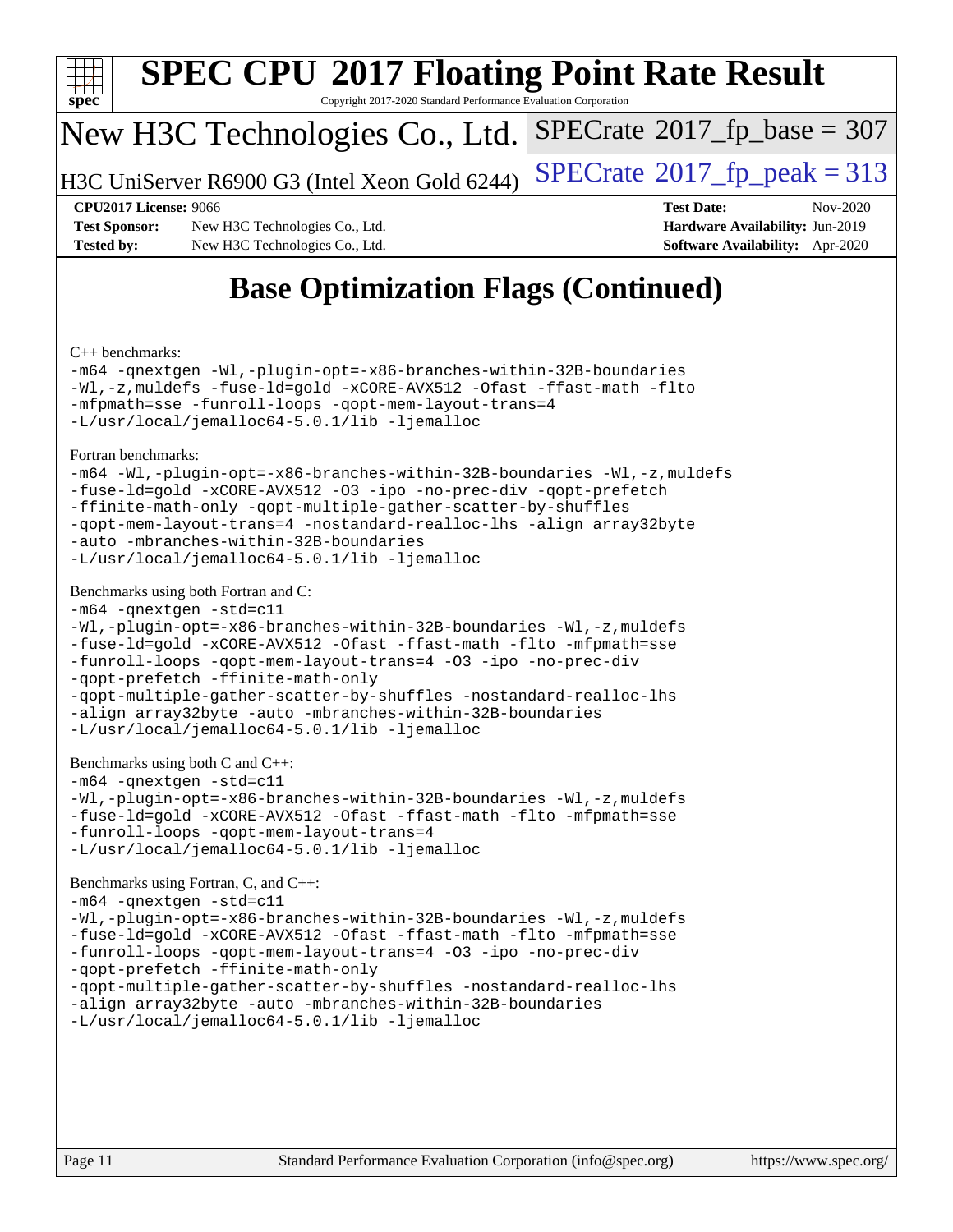| $Spec^*$             | <b>SPEC CPU®2017 Floating Point Rate Result</b><br>Copyright 2017-2020 Standard Performance Evaluation Corporation |                                            |
|----------------------|--------------------------------------------------------------------------------------------------------------------|--------------------------------------------|
|                      | New H3C Technologies Co., Ltd.                                                                                     | $SPECrate^{\circ}2017_fp\_base = 307$      |
|                      | H3C UniServer R6900 G3 (Intel Xeon Gold 6244)                                                                      | $SPECTate$ <sup>®</sup> 2017_fp_peak = 313 |
|                      | CPU2017 License: 9066                                                                                              | <b>Test Date:</b><br>Nov-2020              |
| <b>Test Sponsor:</b> | New H3C Technologies Co., Ltd.                                                                                     | Hardware Availability: Jun-2019            |
| <b>Tested by:</b>    | New H3C Technologies Co., Ltd.                                                                                     | Software Availability: Apr-2020            |

## **[Peak Compiler Invocation](http://www.spec.org/auto/cpu2017/Docs/result-fields.html#PeakCompilerInvocation)**

[C benchmarks:](http://www.spec.org/auto/cpu2017/Docs/result-fields.html#Cbenchmarks)

[icc](http://www.spec.org/cpu2017/results/res2020q4/cpu2017-20201105-24338.flags.html#user_CCpeak_intel_icc_66fc1ee009f7361af1fbd72ca7dcefbb700085f36577c54f309893dd4ec40d12360134090235512931783d35fd58c0460139e722d5067c5574d8eaf2b3e37e92)

[C++ benchmarks](http://www.spec.org/auto/cpu2017/Docs/result-fields.html#CXXbenchmarks): [icpc](http://www.spec.org/cpu2017/results/res2020q4/cpu2017-20201105-24338.flags.html#user_CXXpeak_intel_icpc_c510b6838c7f56d33e37e94d029a35b4a7bccf4766a728ee175e80a419847e808290a9b78be685c44ab727ea267ec2f070ec5dc83b407c0218cded6866a35d07)

[Fortran benchmarks:](http://www.spec.org/auto/cpu2017/Docs/result-fields.html#Fortranbenchmarks) [ifort](http://www.spec.org/cpu2017/results/res2020q4/cpu2017-20201105-24338.flags.html#user_FCpeak_intel_ifort_8111460550e3ca792625aed983ce982f94888b8b503583aa7ba2b8303487b4d8a21a13e7191a45c5fd58ff318f48f9492884d4413fa793fd88dd292cad7027ca)

[Benchmarks using both Fortran and C:](http://www.spec.org/auto/cpu2017/Docs/result-fields.html#BenchmarksusingbothFortranandC) [ifort](http://www.spec.org/cpu2017/results/res2020q4/cpu2017-20201105-24338.flags.html#user_CC_FCpeak_intel_ifort_8111460550e3ca792625aed983ce982f94888b8b503583aa7ba2b8303487b4d8a21a13e7191a45c5fd58ff318f48f9492884d4413fa793fd88dd292cad7027ca) [icc](http://www.spec.org/cpu2017/results/res2020q4/cpu2017-20201105-24338.flags.html#user_CC_FCpeak_intel_icc_66fc1ee009f7361af1fbd72ca7dcefbb700085f36577c54f309893dd4ec40d12360134090235512931783d35fd58c0460139e722d5067c5574d8eaf2b3e37e92)

[Benchmarks using both C and C++](http://www.spec.org/auto/cpu2017/Docs/result-fields.html#BenchmarksusingbothCandCXX): [icpc](http://www.spec.org/cpu2017/results/res2020q4/cpu2017-20201105-24338.flags.html#user_CC_CXXpeak_intel_icpc_c510b6838c7f56d33e37e94d029a35b4a7bccf4766a728ee175e80a419847e808290a9b78be685c44ab727ea267ec2f070ec5dc83b407c0218cded6866a35d07) [icc](http://www.spec.org/cpu2017/results/res2020q4/cpu2017-20201105-24338.flags.html#user_CC_CXXpeak_intel_icc_66fc1ee009f7361af1fbd72ca7dcefbb700085f36577c54f309893dd4ec40d12360134090235512931783d35fd58c0460139e722d5067c5574d8eaf2b3e37e92)

[Benchmarks using Fortran, C, and C++:](http://www.spec.org/auto/cpu2017/Docs/result-fields.html#BenchmarksusingFortranCandCXX) [icpc](http://www.spec.org/cpu2017/results/res2020q4/cpu2017-20201105-24338.flags.html#user_CC_CXX_FCpeak_intel_icpc_c510b6838c7f56d33e37e94d029a35b4a7bccf4766a728ee175e80a419847e808290a9b78be685c44ab727ea267ec2f070ec5dc83b407c0218cded6866a35d07) [icc](http://www.spec.org/cpu2017/results/res2020q4/cpu2017-20201105-24338.flags.html#user_CC_CXX_FCpeak_intel_icc_66fc1ee009f7361af1fbd72ca7dcefbb700085f36577c54f309893dd4ec40d12360134090235512931783d35fd58c0460139e722d5067c5574d8eaf2b3e37e92) [ifort](http://www.spec.org/cpu2017/results/res2020q4/cpu2017-20201105-24338.flags.html#user_CC_CXX_FCpeak_intel_ifort_8111460550e3ca792625aed983ce982f94888b8b503583aa7ba2b8303487b4d8a21a13e7191a45c5fd58ff318f48f9492884d4413fa793fd88dd292cad7027ca)

## **[Peak Portability Flags](http://www.spec.org/auto/cpu2017/Docs/result-fields.html#PeakPortabilityFlags)**

Same as Base Portability Flags

# **[Peak Optimization Flags](http://www.spec.org/auto/cpu2017/Docs/result-fields.html#PeakOptimizationFlags)**

[C benchmarks](http://www.spec.org/auto/cpu2017/Docs/result-fields.html#Cbenchmarks):

519.lbm\_r: basepeak = yes

538.imagick\_r: basepeak = yes

 $544.nab$ <sub>r</sub>: basepeak = yes

[C++ benchmarks:](http://www.spec.org/auto/cpu2017/Docs/result-fields.html#CXXbenchmarks)

508.namd\_r: basepeak = yes

 510.parest\_r: [-m64](http://www.spec.org/cpu2017/results/res2020q4/cpu2017-20201105-24338.flags.html#user_peakCXXLD510_parest_r_m64-icc) [-qnextgen](http://www.spec.org/cpu2017/results/res2020q4/cpu2017-20201105-24338.flags.html#user_peakCXXLD510_parest_r_f-qnextgen) [-Wl,-plugin-opt=-x86-branches-within-32B-boundaries](http://www.spec.org/cpu2017/results/res2020q4/cpu2017-20201105-24338.flags.html#user_peakLDFLAGS510_parest_r_f-x86-branches-within-32B-boundaries_0098b4e4317ae60947b7b728078a624952a08ac37a3c797dfb4ffeb399e0c61a9dd0f2f44ce917e9361fb9076ccb15e7824594512dd315205382d84209e912f3) [-Wl,-z,muldefs](http://www.spec.org/cpu2017/results/res2020q4/cpu2017-20201105-24338.flags.html#user_peakEXTRA_LDFLAGS510_parest_r_link_force_multiple1_b4cbdb97b34bdee9ceefcfe54f4c8ea74255f0b02a4b23e853cdb0e18eb4525ac79b5a88067c842dd0ee6996c24547a27a4b99331201badda8798ef8a743f577) [-fuse-ld=gold](http://www.spec.org/cpu2017/results/res2020q4/cpu2017-20201105-24338.flags.html#user_peakEXTRA_LDFLAGS510_parest_r_f-fuse-ld_920b3586e2b8c6e0748b9c84fa9b744736ba725a32cab14ad8f3d4ad28eecb2f59d1144823d2e17006539a88734fe1fc08fc3035f7676166309105a78aaabc32) [-xCORE-AVX512](http://www.spec.org/cpu2017/results/res2020q4/cpu2017-20201105-24338.flags.html#user_peakCXXOPTIMIZE510_parest_r_f-xCORE-AVX512) [-Ofast](http://www.spec.org/cpu2017/results/res2020q4/cpu2017-20201105-24338.flags.html#user_peakCXXOPTIMIZE510_parest_r_f-Ofast) [-ffast-math](http://www.spec.org/cpu2017/results/res2020q4/cpu2017-20201105-24338.flags.html#user_peakCXXOPTIMIZE510_parest_r_f-ffast-math) [-flto](http://www.spec.org/cpu2017/results/res2020q4/cpu2017-20201105-24338.flags.html#user_peakCXXOPTIMIZE510_parest_r_f-flto) [-mfpmath=sse](http://www.spec.org/cpu2017/results/res2020q4/cpu2017-20201105-24338.flags.html#user_peakCXXOPTIMIZE510_parest_r_f-mfpmath_70eb8fac26bde974f8ab713bc9086c5621c0b8d2f6c86f38af0bd7062540daf19db5f3a066d8c6684be05d84c9b6322eb3b5be6619d967835195b93d6c02afa1) [-funroll-loops](http://www.spec.org/cpu2017/results/res2020q4/cpu2017-20201105-24338.flags.html#user_peakCXXOPTIMIZE510_parest_r_f-funroll-loops) [-qopt-mem-layout-trans=4](http://www.spec.org/cpu2017/results/res2020q4/cpu2017-20201105-24338.flags.html#user_peakCXXOPTIMIZE510_parest_r_f-qopt-mem-layout-trans_fa39e755916c150a61361b7846f310bcdf6f04e385ef281cadf3647acec3f0ae266d1a1d22d972a7087a248fd4e6ca390a3634700869573d231a252c784941a8) [-L/usr/local/jemalloc64-5.0.1/lib](http://www.spec.org/cpu2017/results/res2020q4/cpu2017-20201105-24338.flags.html#user_peakEXTRA_LIBS510_parest_r_jemalloc_link_path64_1_cc289568b1a6c0fd3b62c91b824c27fcb5af5e8098e6ad028160d21144ef1b8aef3170d2acf0bee98a8da324cfe4f67d0a3d0c4cc4673d993d694dc2a0df248b) [-ljemalloc](http://www.spec.org/cpu2017/results/res2020q4/cpu2017-20201105-24338.flags.html#user_peakEXTRA_LIBS510_parest_r_jemalloc_link_lib_d1249b907c500fa1c0672f44f562e3d0f79738ae9e3c4a9c376d49f265a04b9c99b167ecedbf6711b3085be911c67ff61f150a17b3472be731631ba4d0471706)

**(Continued on next page)**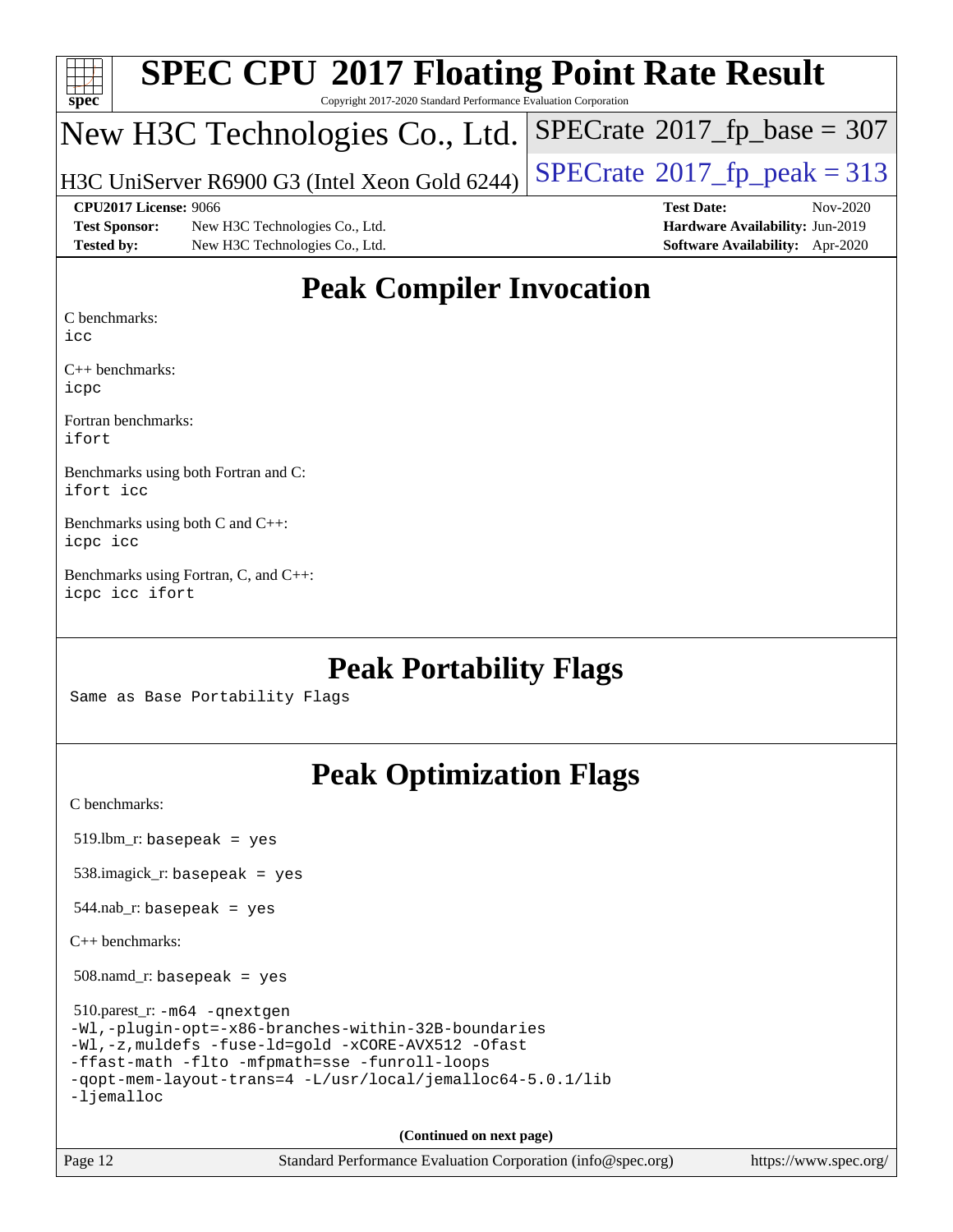| <b>SPEC CPU®2017 Floating Point Rate Result</b><br>Copyright 2017-2020 Standard Performance Evaluation Corporation<br>spec <sup>®</sup>                                                                                                                                                                                                                                                        |                                                                    |  |  |  |  |
|------------------------------------------------------------------------------------------------------------------------------------------------------------------------------------------------------------------------------------------------------------------------------------------------------------------------------------------------------------------------------------------------|--------------------------------------------------------------------|--|--|--|--|
| New H3C Technologies Co., Ltd.                                                                                                                                                                                                                                                                                                                                                                 | $SPECrate^{\circ}2017$ fp base = 307                               |  |  |  |  |
| H3C UniServer R6900 G3 (Intel Xeon Gold 6244)                                                                                                                                                                                                                                                                                                                                                  | $SPECrate@2017_fp\_peak = 313$                                     |  |  |  |  |
| <b>CPU2017 License: 9066</b>                                                                                                                                                                                                                                                                                                                                                                   | <b>Test Date:</b><br>Nov-2020                                      |  |  |  |  |
| <b>Test Sponsor:</b><br>New H3C Technologies Co., Ltd.<br><b>Tested by:</b><br>New H3C Technologies Co., Ltd.                                                                                                                                                                                                                                                                                  | Hardware Availability: Jun-2019<br>Software Availability: Apr-2020 |  |  |  |  |
| <b>Peak Optimization Flags (Continued)</b>                                                                                                                                                                                                                                                                                                                                                     |                                                                    |  |  |  |  |
| Fortran benchmarks:                                                                                                                                                                                                                                                                                                                                                                            |                                                                    |  |  |  |  |
| 503.bwaves_r: -m64 -Wl,-plugin-opt=-x86-branches-within-32B-boundaries<br>-Wl,-z, muldefs -fuse-ld=gold -xCORE-AVX512 -03 -ipo<br>-no-prec-div -qopt-prefetch -ffinite-math-only<br>-qopt-multiple-gather-scatter-by-shuffles<br>-qopt-mem-layout-trans=4 -nostandard-realloc-lhs<br>-align array32byte -auto -mbranches-within-32B-boundaries<br>-L/usr/local/jemalloc64-5.0.1/lib -ljemalloc |                                                                    |  |  |  |  |
| $549$ .fotonik $3d$ _r: basepeak = yes                                                                                                                                                                                                                                                                                                                                                         |                                                                    |  |  |  |  |
| 554.roms_r: Same as 503.bwaves_r                                                                                                                                                                                                                                                                                                                                                               |                                                                    |  |  |  |  |
| Benchmarks using both Fortran and C:                                                                                                                                                                                                                                                                                                                                                           |                                                                    |  |  |  |  |
| $521.wrf_r$ : $-$ prof $-$ gen(pass 1) $-$ prof $-$ use(pass 2) $-x$ CORE $-$ AVX512 -03<br>-ipo -no-prec-div -qopt-prefetch -ffinite-math-only<br>-qopt-multiple-gather-scatter-by-shuffles<br>-qopt-mem-layout-trans=4 -mbranches-within-32B-boundaries<br>-nostandard-realloc-lhs -align array32byte -auto<br>-L/usr/local/jemalloc64-5.0.1/lib -ljemalloc                                  |                                                                    |  |  |  |  |
| $527.cam4_r$ : basepeak = yes                                                                                                                                                                                                                                                                                                                                                                  |                                                                    |  |  |  |  |
| Benchmarks using both C and C++:                                                                                                                                                                                                                                                                                                                                                               |                                                                    |  |  |  |  |
| $511.$ povray_r: -prof-gen(pass 1) -prof-use(pass 2) -xCORE-AVX512 -03<br>-ipo -no-prec-div -qopt-prefetch -ffinite-math-only<br>-qopt-multiple-gather-scatter-by-shuffles<br>-qopt-mem-layout-trans=4 -mbranches-within-32B-boundaries                                                                                                                                                        |                                                                    |  |  |  |  |
| -L/usr/local/jemalloc64-5.0.1/lib -ljemalloc<br>$526.$ blender_r: basepeak = yes                                                                                                                                                                                                                                                                                                               |                                                                    |  |  |  |  |
| Benchmarks using Fortran, C, and C++:                                                                                                                                                                                                                                                                                                                                                          |                                                                    |  |  |  |  |
| $507.cactuBSSN_r$ : basepeak = yes                                                                                                                                                                                                                                                                                                                                                             |                                                                    |  |  |  |  |
| The flags files that were used to format this result can be browsed at<br>http://www.spec.org/cpu2017/flags/Intel-ic19.1u1-official-linux64_revA.html<br>http://www.spec.org/cpu2017/flags/New_H3C-Platform-Settings-V1.4-CLX-RevB.html                                                                                                                                                        |                                                                    |  |  |  |  |